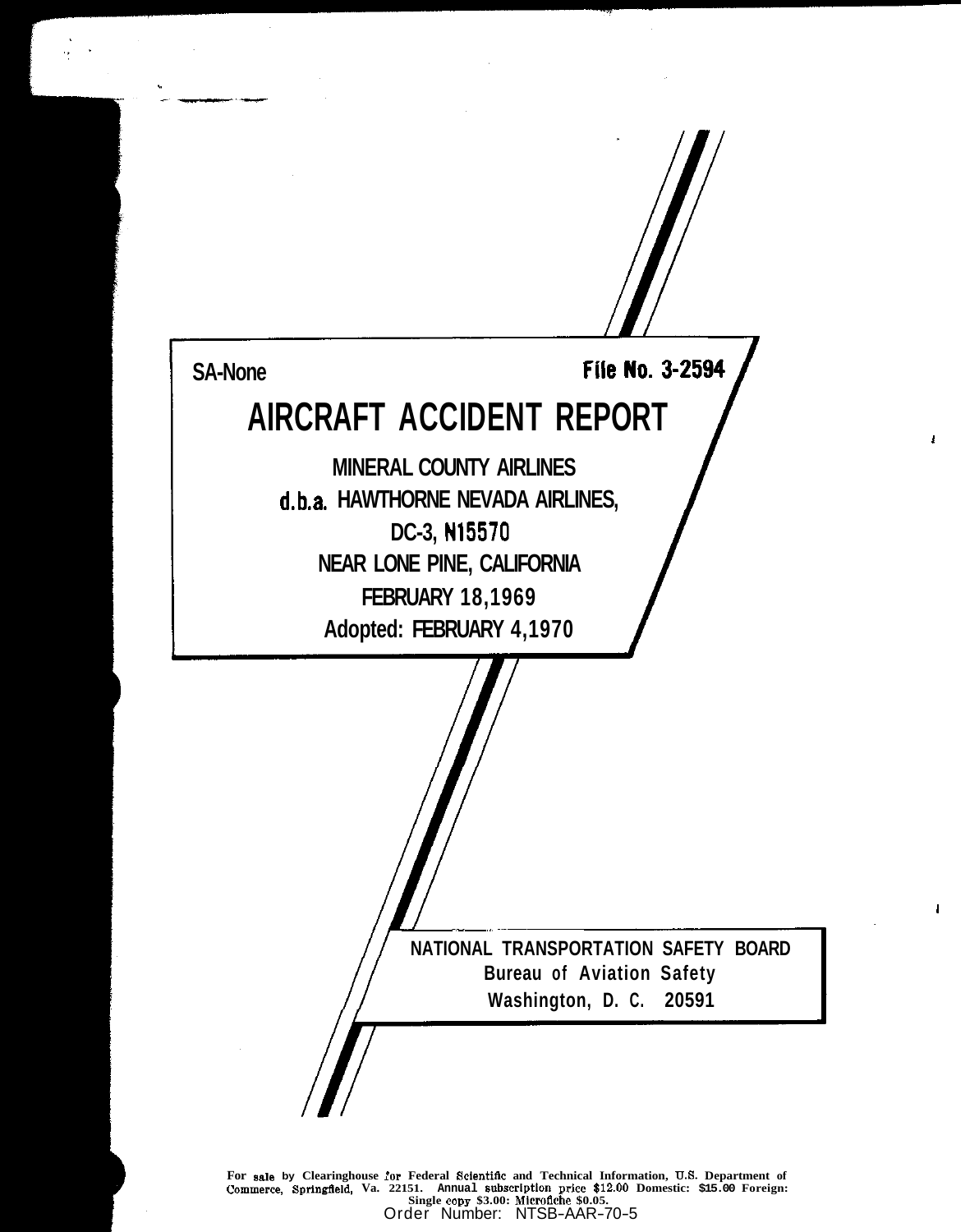## NATIONAL TRANSPORTATION SAFETY BOARD DEPARTMENT OF TRANSPORTATION

# d.b.a. HAWTHORNE NEVADA AIRLINES. MINERAL COUNTY AIRLINES. NEAR LONE PINE. CALIFORNIA DC.3. N15570 FEBRUARY **18.** 1969

# TABLE OF CONTENTS

## Page

|       |                                 | 1                       |
|-------|---------------------------------|-------------------------|
|       |                                 | $\overline{1}$          |
| 1.    |                                 | $\overline{2}$          |
| 1.1   | History of the Flight           | $\overline{2}$          |
| 1.2   | Injuries to Persons             | $\mathsf{3}$            |
| 1.3   | Damage to Aircraft              | $\overline{\mathbf{3}}$ |
| 1.4   |                                 | $\overline{4}$          |
| 1.5   |                                 | 4                       |
| 1.6   |                                 | 4                       |
| 1.7   | Meteorological Information      | 5                       |
| 1.8   | Aids to Navigation              | 9                       |
| 1.9   |                                 | 9                       |
| 1.10  | Aerodrome and Ground Facilities | $\overline{9}$          |
| 1.11  |                                 | 9                       |
| 1.12  |                                 | 9                       |
| 1.13  |                                 | 13                      |
| 1.14  |                                 | 13                      |
| 1.15  | Company Information             | 14                      |
| 1.16  |                                 | 14                      |
| 2.    | Analysis and Conclusions        | 15                      |
| 2.1   |                                 | 15                      |
| 2.2   |                                 | 19                      |
|       |                                 | 19                      |
|       | (b) Probable Cause              | 20                      |
| $3$ . |                                 | 20                      |
|       | Appendix A                      |                         |
|       | Appendix B                      |                         |
|       | Attachment 1                    |                         |
|       |                                 |                         |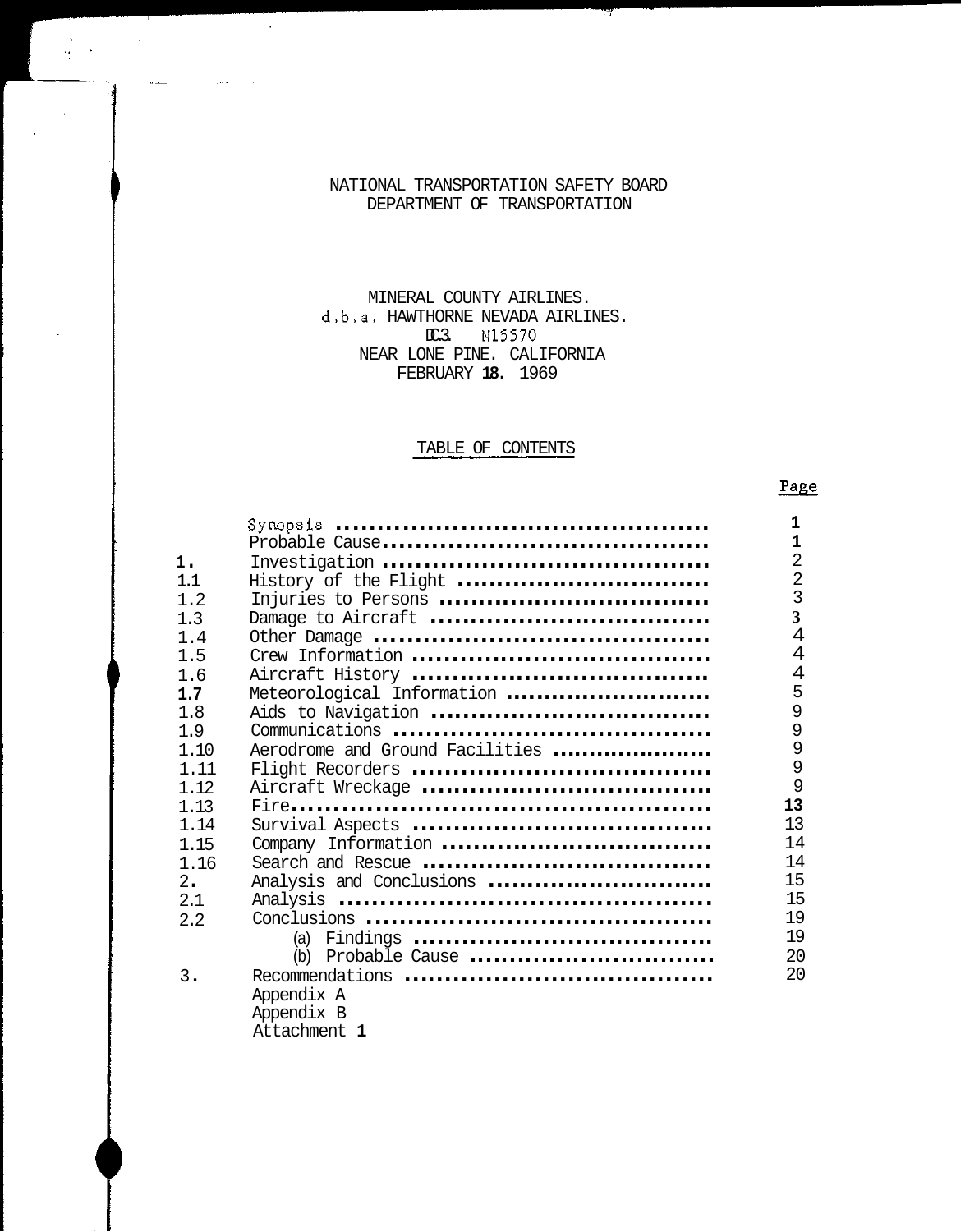File No. 3-2594

## NATIONAL **TRANSPORTATION** SAFETY BOARD DEPARTMENT OF TRANSPORTATION AIRCRAFT ACCIDENT REPORT

Adopted: February *4,* 1970

MINERAL COUNTY AIRLINES, d. b .a. HAWIHORNE NEVADA AIRLINES, DC-3, N15570 NEAR LONE PINE, CALIFORNIA FEBRUARY 18, 1969

#### SYNOPSIS

A Hawthorne-Nevada Airlines (NEVT), DC-3, N15570, operating as Flight 708, crashed approximately 11 nautical miles west of Lone Pine, California, about  $0510 \text{ P.s.t., }$  February 18, 1969. The 32 passengers and three crewmembers aboard the aircraft died in the accident, and the aircraft was destroyed.

1969, on a VFR flight plan for Burbank and Long Beach, California. At *0406,* Flight 708 contacted the Tonopah Flight Service Station on the Mina VOR frequency and activated a VRR flight plan which had previously been filed by telephone from Hawthorne, Nevada. No further contact was had with the flight. The aircraft was declared missing, and presumed down somewhere between Hawthorne, Nevada, and Burbank, California. Air and ground search operations were instituted, but due to heavy snows and inclement weather, the aircraft was not located. The crash site, approximately 11 nautical miles west of Lone Pine, California, was located August 8, 1969. The aircraft crashed on the east slope of Mount Whitney, at an elevation of approximately 11,770 feet. All persons on board the aircraft perished in the impact. The flight departed Hawthorne, Nevada, 0350 P.s.t., on February 18,

The Board determines that the probable cause of this accident was the deviation from the prescribed route of flight, as authorized in the company's FAA-approved Operations specifications, resulting in the aircraft being operated under IFR weather conditions, in high mountainous terrain, in an area where there was a lack of radio navigation aids,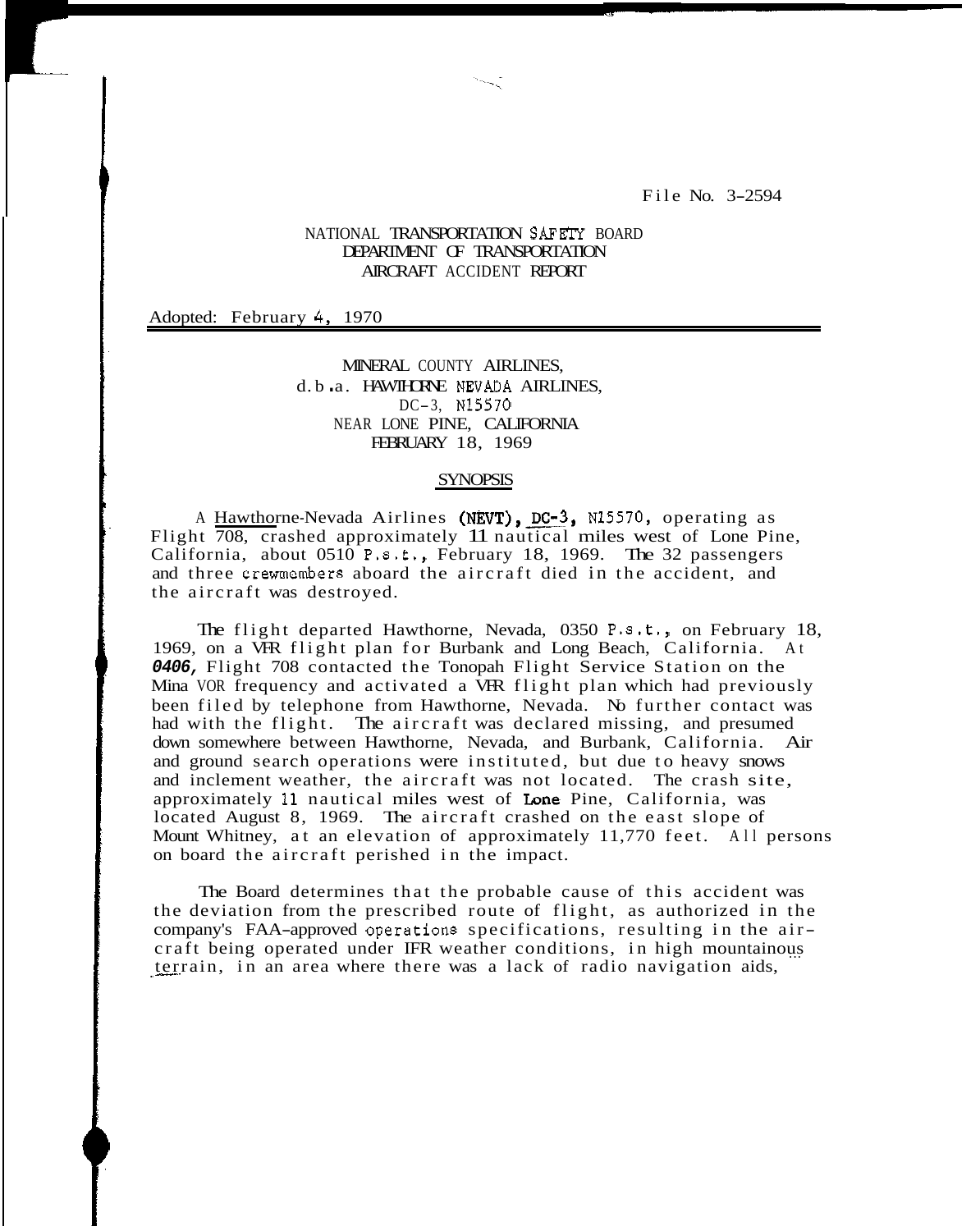### 1. INVESTIGATION

#### 1.1 History of the Flight

Hawthorne Nevada Airlines (NEVT) operated a daily round trip from Long Beach, California (LGB), to Hawthorne, Nevada (HTH), with a stop at Burbank, California (BUR). On weekdays, the flight was scheduled to depart LGB at 1830 P.8.t.) *11* and depart HTH at 0400 P.8.t. the following morning for the return trip.

scheduled, with 32 passengers and a crew of three, and arrived at HTH at approximately 2040, February 17, 1969. After arrival at the airport, Hawthorne, a distance of 1 mile. The captain and first officer utilized the passengers and stewardess were transported by bus to a lodge in a company car to reach the lodge. N15570, a DC-3, operating as Flight 708, departed LGB and BUR, as

.The captain and first officer checked into their rooms at the passengers, checked into her room some 15 minutes later. None of the lodge at approximately 2115. The stewardess, after tending to the crew visited the casino, associated with the lodge, during the layover.

While at HTH, the aircraft was serviced with 200 gallons of **100**  octane gas.

Approximately 0300, February 18, 1969, the flightcrew entered the restaurant at the casino. The first officer then went to the telephone to check weather and file the clearance for the return flight.

(TPH) Flight Service Station **(FSS).** After receiving the weather briefing, At approximately 0305, the first officer felephoned the Tonopah which included AIRMET Alpha 2 and the area forecast, he filed the following flight plan:

Flight 708, DC-3, Visual Flight Rules (VFR) direct Hawthorne to Burbank, Altitude 11,500 feet, Time en route 2 plus  $15 \frac{2}{7}$ , fuel on board 3 plus 40, Pilot Hamer, Aircraft color " Blue and white, Estimated off the ground 11502 3/.

Approximately 0335, the bus departed the casino with the passengers and stewardess for the return trip to the airport. The captain and first officer had departed earlier by company car to make the aircraft ready for the return flight.

-2-

 $t$ 

Servic

 $t<sub>i</sub>$  $\overline{\mathbf{v}}$ 

 $\mathbf{v}$  $\mathbf{l}$ t

> the **<sup>c</sup>**  $\mathbf 1$

<sup>1/</sup> All times are Pacific standard, based on the 24-hour clock unless otherwise specified.

 $2/$  2 plus 15 $-2$  hours and 15 minutes.

<sup>-</sup> 31 1150Z--Greenwich mean time. For purpose of clarity and simplicity, official communications with ground. radio facilities are given in all departure times, estimated times of arrivals, and times used on Greenwich mean time or **Zulu** time. This time is 8 hours later than Pacific standard time.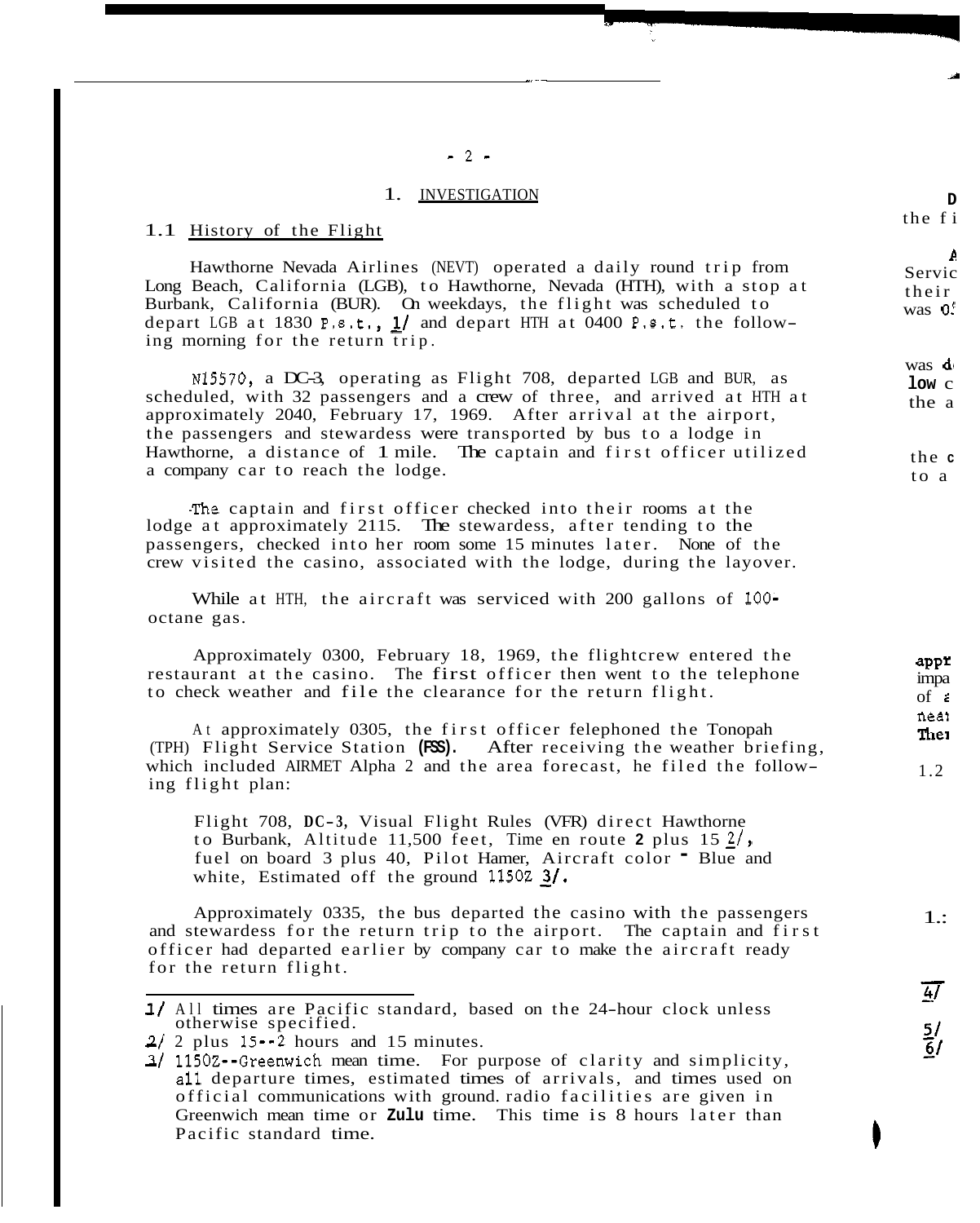the field once while climbing for altitude. Directly after takeoff a witness reported seeing the aircraft circle

Service Station, utilizing the Mina VOR frequency, and requested that At 0406, while in flight, the crew contacted the Tonopah Flight their flight plan be opened, *A/* and stated that their actual takeoff time was 0350. No further contact of any nature was made with the flight.

**An** extensive ground and air search was launched after the aircraft was declared missing. Due to heavy snow accumulations on the ground, by clouds throughout the search period, and extremely hazardous terrain, the aircraft was not located until August 8, 1969.

Pursuant to the approved operating specifications issued by the FAA, the only authorized route the company could fly while operating subject<br>to a VFR clearance was as follows:

> From **HTH** direct to the intersection of Victor Airway 105 (V105) and the 240° radial (240R) of Mina (MVA) VOR *I/* V105 to Beatty and the  $240^{\circ}$  radial (240R) of Mina (MVA) VOR  $\frac{5}{1}$  V105 to Beatty (BTY) VTAC  $6/$ BTY VTAC direct Inyokern Airport, California Inyokern Airport direct Palmdale (PMD) VTAC<br>PMD VTAC via Federal Airways to BUR

approximately 11 nautical miles (NM) west of Lone Pine, California. impact had occurred on the face of a near vertical cliff at an elevation of about 11,770 feet m.s.1. The main body of the wreckage was situated of about 11,770 Feet also 1.1. The main body of the wieldage was situated<br>near the base of the cliff at latitude 36<sup>o</sup>35'45" N., longitude 118<sup>o</sup>15'52" W.<br>There were no survivors.<br>1.2 <u>Iniuries to Persons</u><br>Iniuries Crew P There were no survivors. The aircraft wreckage was located on the east slope of Mount Whitney,

#### 1.2 Iniuries to Persons

| Iniuries | $\mathbf{r}$ ew | <b>Passengers</b> | Others |
|----------|-----------------|-------------------|--------|
| Fatal    |                 |                   |        |
| Nonfatal |                 |                   |        |
| None     |                 |                   |        |

#### 1.3 Damage to Aircraft

The aircraft was destroyed by impact and subsequent fire.

which was previously filed be<br>5/ VOR-VHF Omnidirectional Range.

<sup>-</sup> *4/* Aircraft is in the air and the crew requests that the flight plan which was previously filed be activated.

<sup>-</sup> **6/** VTAC-Combination VOR and TACAN civil facility providing both azimuth and distance information.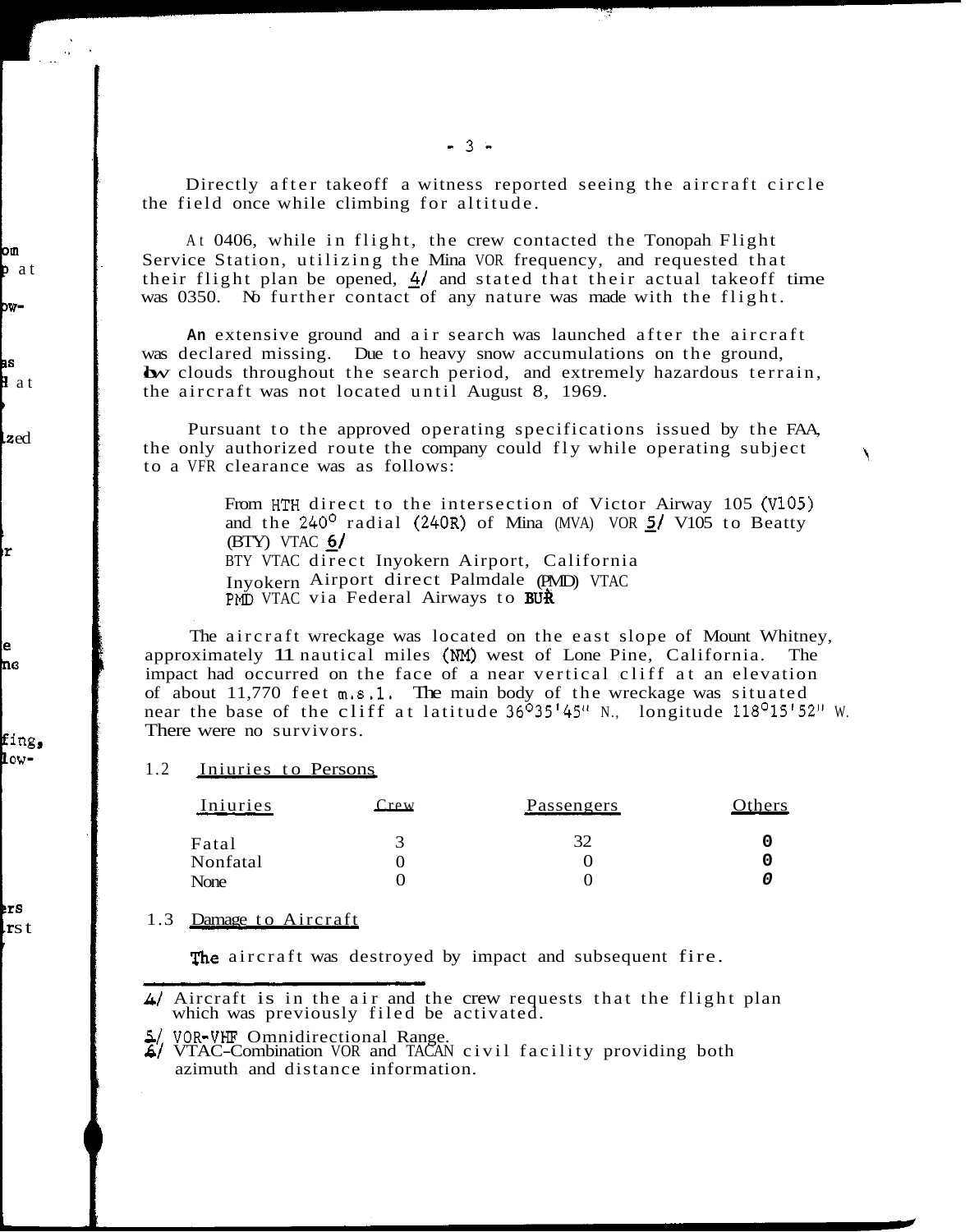### 1.4 Other Damage

None

### 1.5 Crew Information

See Appendix B.

### 1.6 Aircraft History

Aircraft Company. NEVT placed the aircraft in their service on August 2, N15570, serial No. 6320, was manufactured in 1943 by the Douglas Aero-Bulletin 7A. *I/* Part 121 of the Federal Aviation Regulations (FAR) 1964. The airworthiness certificate was reissued July 2, 1964, under dictated the criteria under which the subject aircraft was maintained.

hour overhaul was due in 2,379 hours. The total time of the aircraft was 48,274 hours. The next 10,000-

The aircraft was equipped with two Pratt & Whitney, Rl830-92, engines and two Hamilton Standard 23350 propellers with Model 6353A-18 blades. The aircraft was not equipped with wing and empennage deicer boots. only operable anti-icing and/or deicing devices were windshield and propeller deicing equipment and carburetor heat. The only method, available to the crew, to check for external icing after dark was the illumination from the landing lights and hand flashlights. The NEVT Maintenance Manual, Minimum Equipment List (MEL), Items J and K, prohibit the operation of the aircraft when areas of known or probable icing conditions exist or are forecast for the route to be flown. **g/** 

- 71 If there is **no** category, **as** in the case of aircraft certificated prior to the adoption of the regulations which established categories, the regulation or other information shown as the certification basis on the applicable aircraft specification or listing is entered on the Standard Airworthiness Certificate, FAA Form 1362. For example, Aero-Bulletin 7A is the certification basis for a Douglas  $DC-3C-SC-3G$ , as in the case of N15570.
- List for En Route Dispatch, Items J and K read as follows: 8/ NEVT Maintenance Manual, Chapter II, Section 2.95.1, Minimum Equipment
	- **J.** Aircraft may be operated, providing no known or probable icing condition exists, or is forecast for route to be flown.
	- K. Aircraft may be operated without boots, providing no known or probable icing condition exists, or is forecast for route to be flown.

 $\frac{1}{2}$ 

**<sup>1</sup>**wi

ł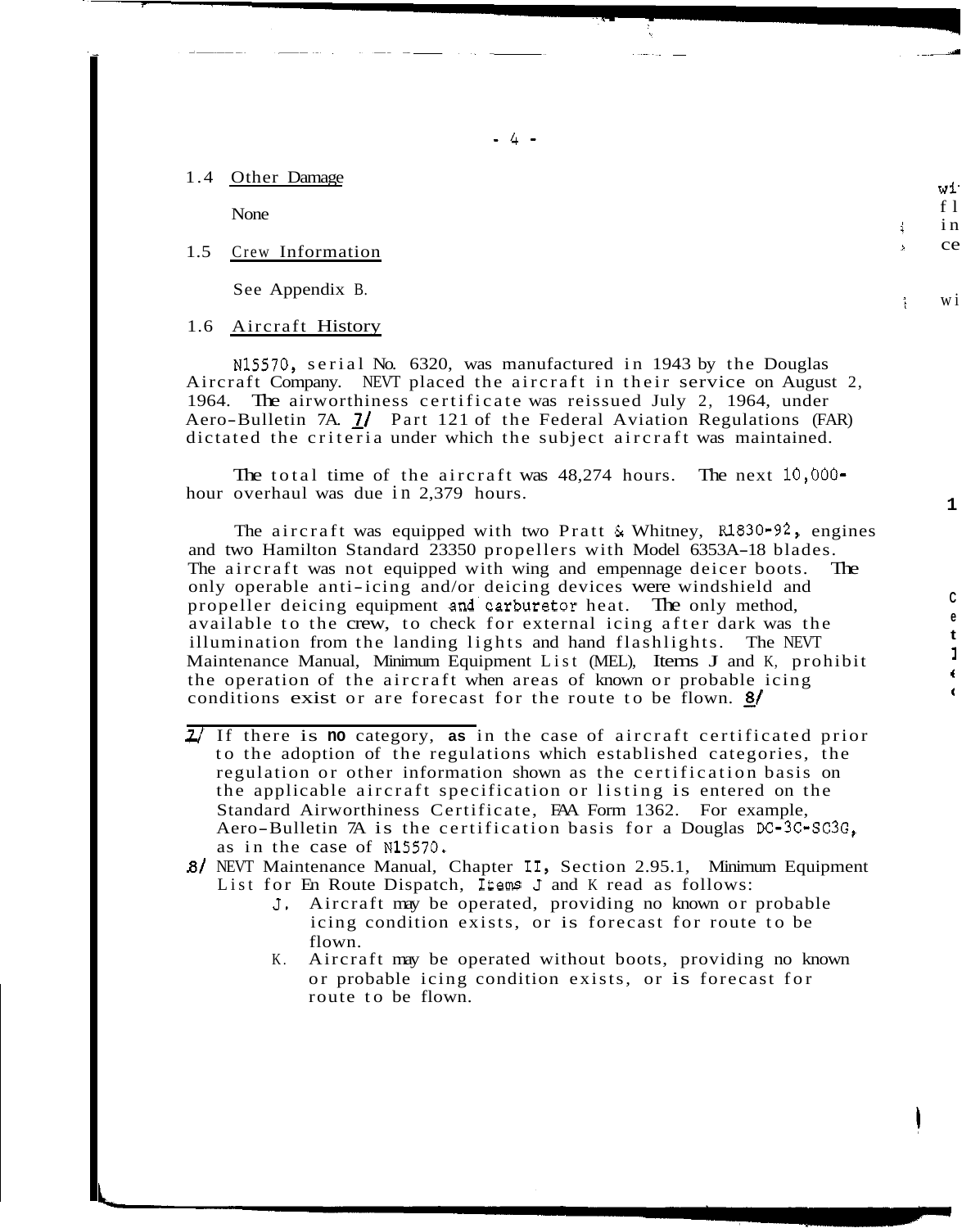with the exception of minor discrepancies which had no bearing on the flight of February 18, 1969, the aircraft and powerplants were maintained in accordance with existing NEVT and FAA-approved directives and pro-<br>cedures. The company maintenance records that were reviewed disclosed that,

Weight and balance were within limits at takeoff from **HTH** and were within limits at the time of the accident.

The aircraft was equipped with:

- 2 **VHF** Omnidirectional Range Receivers **(VOR)**
- 2 **VHF** Transceivers
- 1 Distance Measure Equipment Receiver **(DME)**
- **1** Marker Beacon Receiver
- 2 Automatic Direction Finder (ADF) Receivers (Radio Compasses)
- **1** Glide Slope Receiver

# 1.7 Meteorological Information

#### Synoptic Situation

The 0400 surface weather chart, prepared by the National Meteorological Center, showed a low-pressure system centered near Bishop, California, and a cold front extending from near Bishop to near San Diego, then continuing south-southwest over the Pacific Ocean. The 0700 chart showed a low-pressure system centered near Thermal, California, and a cold front extending from just northeast **of** Bishop to near El Centro, California, then continuing south-southwest.

Surface weather observations:

#### Tonopah

- *0400*  cirriform broken at indeterminate height, visibility 15 miles plus, temperature  $31^{\circ}$  F., dew point  $24^{\circ}$  F., wind 090<sup>ot</sup> 5 knots, altimeter setting 29.84 inches. 15 miles plus, temperature 31<sup>9</sup> F., dew point 24<sup>0</sup> F., wind 090<sup>0</sup> 5 knots, altimeter setting 29.84 inches.<br>15 miles plus, temperature string 29.84 inches.<br>15 miles plus, temperature 30<sup>0</sup> F., dew point 24<sup>0</sup> F.,
- wind  $120^{\circ}$  6 knots, altimeter setting 29.79 inches. CITITION DIONENT at INDECEDINATE REIGHT, VISIDITLY<br>15 miles plus, temperature 30<sup>0</sup> F., dew point 24<sup>0</sup> F.,<br>wind 120<sup>0</sup> 6 knots, altimeter setting 29.79 inches.<br>1000 - measured 3,200 feet overcast, visibility 8 miles, lig

#### *Bishop*

 $\overline{1}$ <br>19ht rain, temperature 34<sup>°</sup> F., dew point 32<sup>°</sup> F., wind 170<sup>°</sup> vation **of** the day). 14 knots, altimeter setting 29.76 inches (first obser-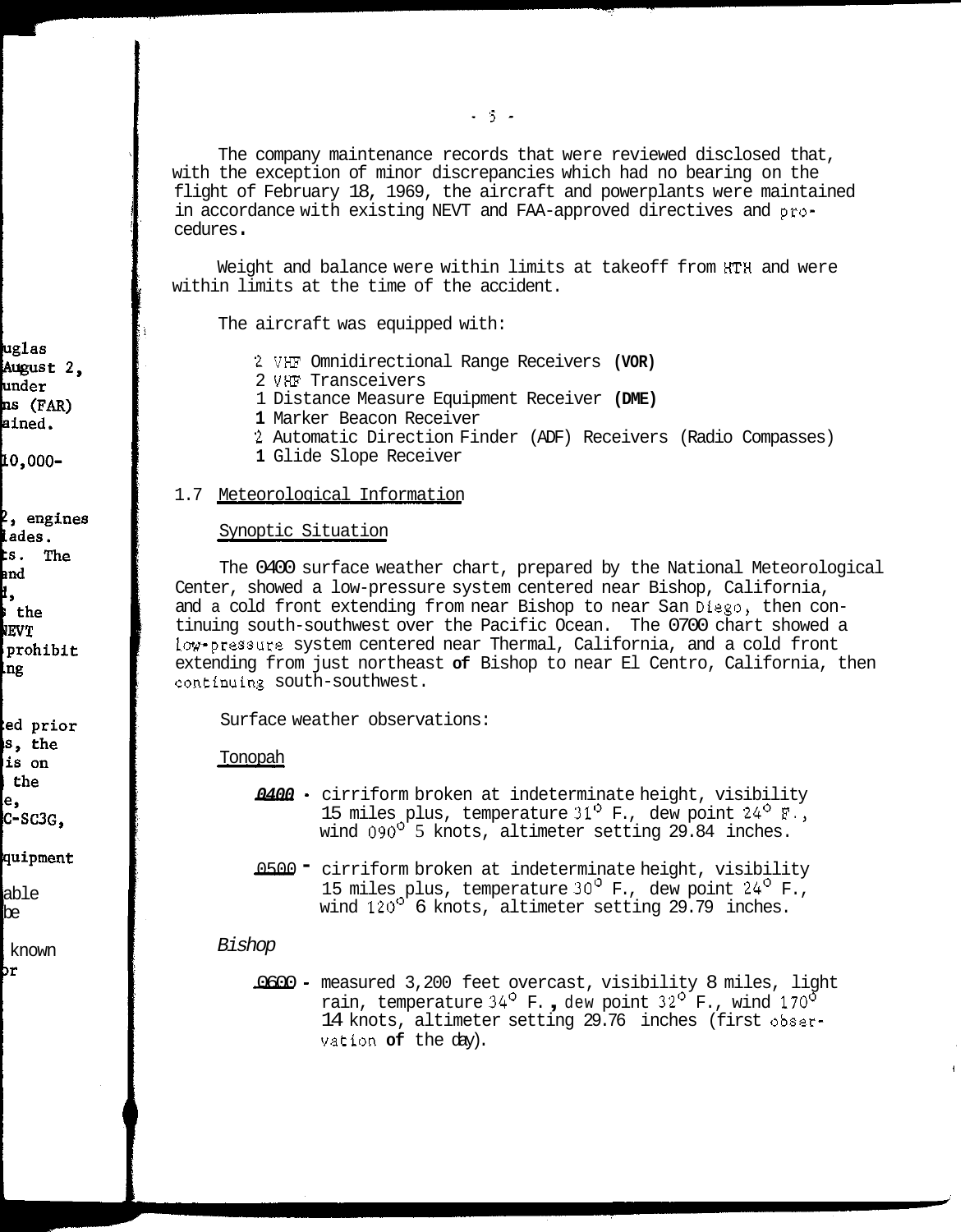### Edwards **AFB**

- *0400*  measured *4,500* feet overcast, visibility *15* miles, temperature *46'* F. , dew point *38'* **F.,** wind *270'* **10** knots, altimeter setting *29.76* inches. 0400 • measured 4,500 feet overcast, visibility 15 miles,<br>
temperature 46<sup>o</sup> F., dew point 38<sup>o</sup> F., wind 270<sup>o</sup> 10 knots<br>
altimeter setting 29.76 inches.<br>
0500 • measured 1,500 feet overcast, visibility 7 miles, light<br>
ra
- wind *310' 8* knots, altimeter setting *29.76* inches, light rain showers, occasionally moderate. 0500 **-** measured 1,500 feet overcast, visibility 7 miles, light<br>rain shavers, temperature 43<sup>o</sup> F., dew point 40<sup>o</sup> F.,<br>wind 310<sup>o</sup> 8 knots, altimeter setting 29.76 inches, light<br>rain showers, occasionally moderate.<br>0600
- *8* knots, altimeter setting *29.75* inches, ceiling 1,700 variable 2,800 feet, light rain, occasionally moderate.<br>
<u>dale</u><br> **0300** measured 4,000 feet broken, 5,500 feet overcast, visibility 10 miles, temperature 460 F., variable *2,800* feet, light rain, occasionally moderate.

re3

re1

Bu we

**1** 

### Palmdale

- visibility *10* miles, temperature *460* **F.,** dew point *38'* **F.,** wind *170' 13* knots, altimeter setting *29.75*  inches, rain began at *0245* and ended at *0256.*  2000 – measured 4,000 feet broken, 5,500 feet overcast,<br>
visibility 10 miles, temperature 460 **F.**, dew point<br>
38<sup>0</sup> **F.**, wind 170<sup>0</sup> 13 knots, altimeter setting 29.75<br>
inches, rain began at 0245 and ended at 0256.<br>
2400
- dew point *38'* F., wind *120' 5* knots, altimeter setting *29.76* inches, rain began at *0328.*  1400 • measured 3,000 feet broken, 5,500 feet overcast,<br>visibility 7 miles, light rain, temperature 43<sup>0</sup> F.,<br>dew point 38<sup>0</sup> F., wind 120<sup>0</sup> 5 knots, altimeter setting<br>29.76 inches, rain began at 0328.<br>4500 Record Special
- *30°* F., wind 100' *7* knots, altimeter setting *29.76 7* miles, light rain, temperature *43O* **F.,** dew point inches. 2500 Record Special <sup>-</sup> measured 2,500 feet overcast, visibi<br>
7 miles, light rain, temperature 43<sup>o</sup> F., dew point<br>
30<sup>o</sup> F., wind 100<sup>o</sup> 7 knots, altimeter setting 29.76<br>
inches.<br>
2600 - measured 2,500 feet broken, 5,000
- dew point *38'* F., wind *200' 3* knots, altimeter setting *29.75* inches. visibility 7 lillies, right fain, temperature 44<br>dew point 38<sup>0</sup> F., wind 200<sup>0</sup> 3 knots, altimeter s<br>29.75 inches.<br>ank<br>0300 - 400 feet scattered, estimated 3,000 feet broken,<br>visibility 4 miles, moderate rain, temperature

#### Burbank

- visibility *4* miles, moderate rain, temperature *52'* **F.,**  dew point *48'* F., wind *120' 5* knots. 0300 - 400 feet scattered, estimated 3,000 feet broken,<br>visibility 4 miles, moderate rain, temperature  $52^{\circ}$  H<br>dew point 48<sup>o</sup> F., wind 120<sup>o</sup> 5 knots.<br>0400 - measured 2,300 feet broken, high broken, visibility<br>7 miles
- **7** miles, temperature *51'* **F.,** dew point *47'* F., wind *320' 4* knots, rain ended at *0335.*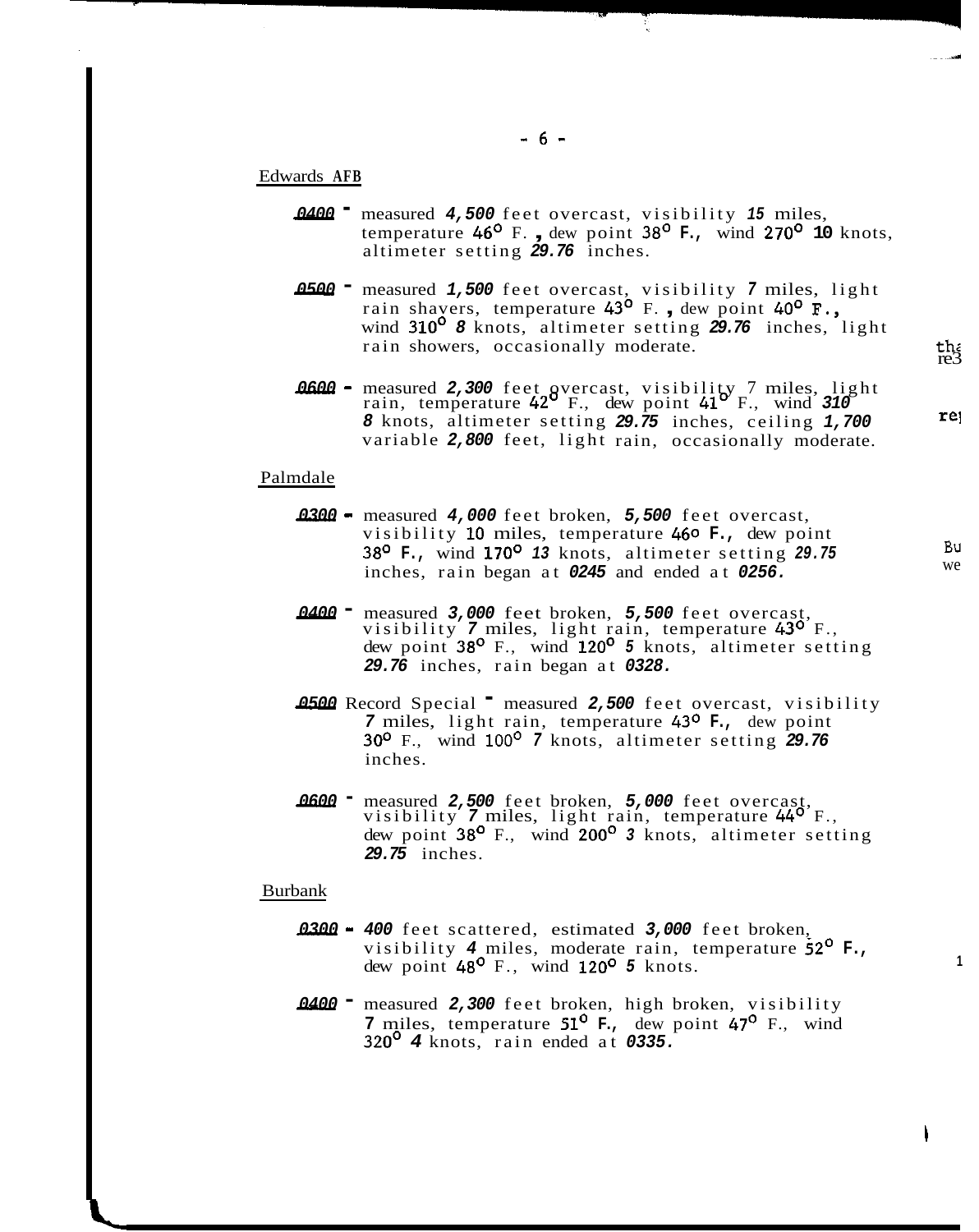- $7$  -<br>0500 measured 1,000 feet broken, high broken, visibility<br>5 miles, light rain, temperature 50<sup>0</sup> F., dew point<br>60 F. wind 120<sup>0</sup> 4 knots, rain bossn at 0430 **5 miles, light rain, temperature 50<sup>6</sup> F., dew p**<br>46<sup>0</sup> **F.,** wind 120<sup>0</sup> 4 knots, rain began at 0430. **0500** - measured 1,000 feet broken, high broken, visibility<br>5 miles, light rain, temperature 50<sup>o</sup> F., dew point<br>46<sup>0</sup> F., wind 120<sup>o</sup> 4 knots, rain began at 0430.<br>**0600** - measured 500 feet broken, 1,000 feet broken, vi
- **4600** measured 500 feet broken, 1,000 feet broken, visibility 4 miles, moderate rain, temperature 49<sup>0</sup> F., dew point 46<sup>0</sup> F., wind 320<sup>0</sup> 4 knots.

The Edwards AFB 0300 surface weather observation contained a remark that the freezing level was at *6,700* feet m.s.l., and at that level the relative humidity was **78** percent.

report summary was as follows: rApilot weather report contained in the 0515 **Los** Angeles pilot

> "Edwards AFB to *10* miles east of Hector VOR, aoderate turbulence, light to moderate rime icing, flight altitude 11,000 feet, *C-124."*

Pertinent in-flight weather advisories, issued by the Weather Bureau Forecast Offices in San Francisco at 0255 and **Los** Angeles at 0315, were as follows, respectively:

> Valid 0255 to 0700. AIRMET Bravo 5. Northern and central California and extreme western Nevada. Mountains mostly obscured. Occasional moderate icing in clouds above **5,000**  to *6,000* feet. Occasional moderate turbulence. Conditions continuing beyond *0700.*

KValid 0315 to *0600.* AIRMET Alfa **2.** Southern California mountains north of **Los** Angeles - Palm Springs mostly obscured by clouds and a few shavers, with passes marginal or closed.

Local moderate icing in clouds above 3,000 feet above sea through 15,000 feet above sea level. Also, extensive low level. Occasional moderate to local severe turbulence up clouds coastal slopes south of **Los** Angeles - Palm Springs with ceilings less than 2 miles with fog. Mountain clouds spreading over remainder coastal mountains and conditions continuing beyond *0600.* 

the stations selected: Pertinent winds aloft observations were in part as follows for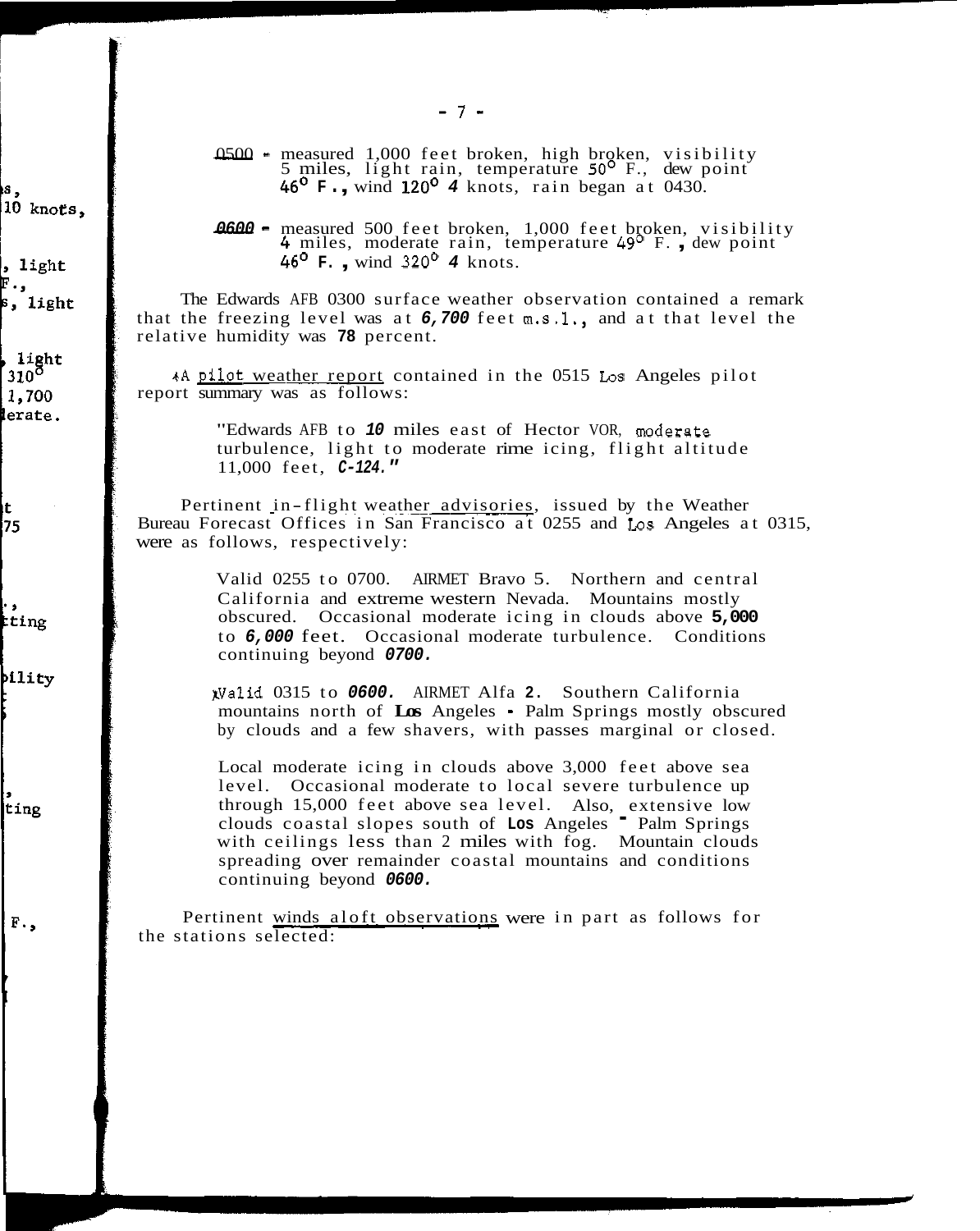| Height<br>$(1,000 \text{ ft. m.s.}1.)$ | Direction<br>(degree true) | Velocity<br>(knots) |
|----------------------------------------|----------------------------|---------------------|
| Winnemucca, Nevada 0400 P.s.t.         |                            |                     |
| 9                                      | 140                        | 9                   |
| 12                                     | 170                        | 26                  |
| 14                                     | 185                        | 33                  |
| Edwards AB 0155 $P.s.t.$               |                            |                     |
| 10                                     | 160                        | 18                  |
| 12                                     | 160                        | 39                  |
| 14                                     | 160                        | 49                  |
| San Nicolas Island 0400 P.s. $_{t}$ .  |                            |                     |
| 9                                      | 230                        | 29                  |
| 12                                     | 215                        | 33                  |
| 14                                     | 195                        | 37                  |
| Yucca, Arizona 0315 P.s.t.             |                            |                     |
| 9                                      | 155                        | 26                  |
| 12                                     | 175                        | 31                  |
| 14                                     | 165                        | 34                  |

**FSS** and obtained weather information. This weather briefing was given Prior to departing HTH, the first officer telephoned the Tonopah by the controller on duty. In accordance with.NEVT procedures, pertinent weather was entered on the NEVT flight release form, a copy of which remained at HTH. Under the heading titled: "Forecast En Route Weather," the following was inserted:

- TPH High broken, visibility 15 plus
- PMD <sup>-</sup> Measured 4,000 broken, 5,500 overcast, visibility 10 miles
- BUR <sup>-</sup> 400 scattered, estimated 3,000 broken, visibility *4* miles
- LGB Estimated 2,300 broken, 4,500 overcast, visibility 4 miles light rain

Under the heading "Forecast Weather at Destination":

- BUR Ceiling 2,500 broken, 5,000 overcast, light rain
- LGB 1,500 scattered, ceiling 7,000 overcast, light rain occasionally 1,200 broken, visibility 3 miles in rain and fog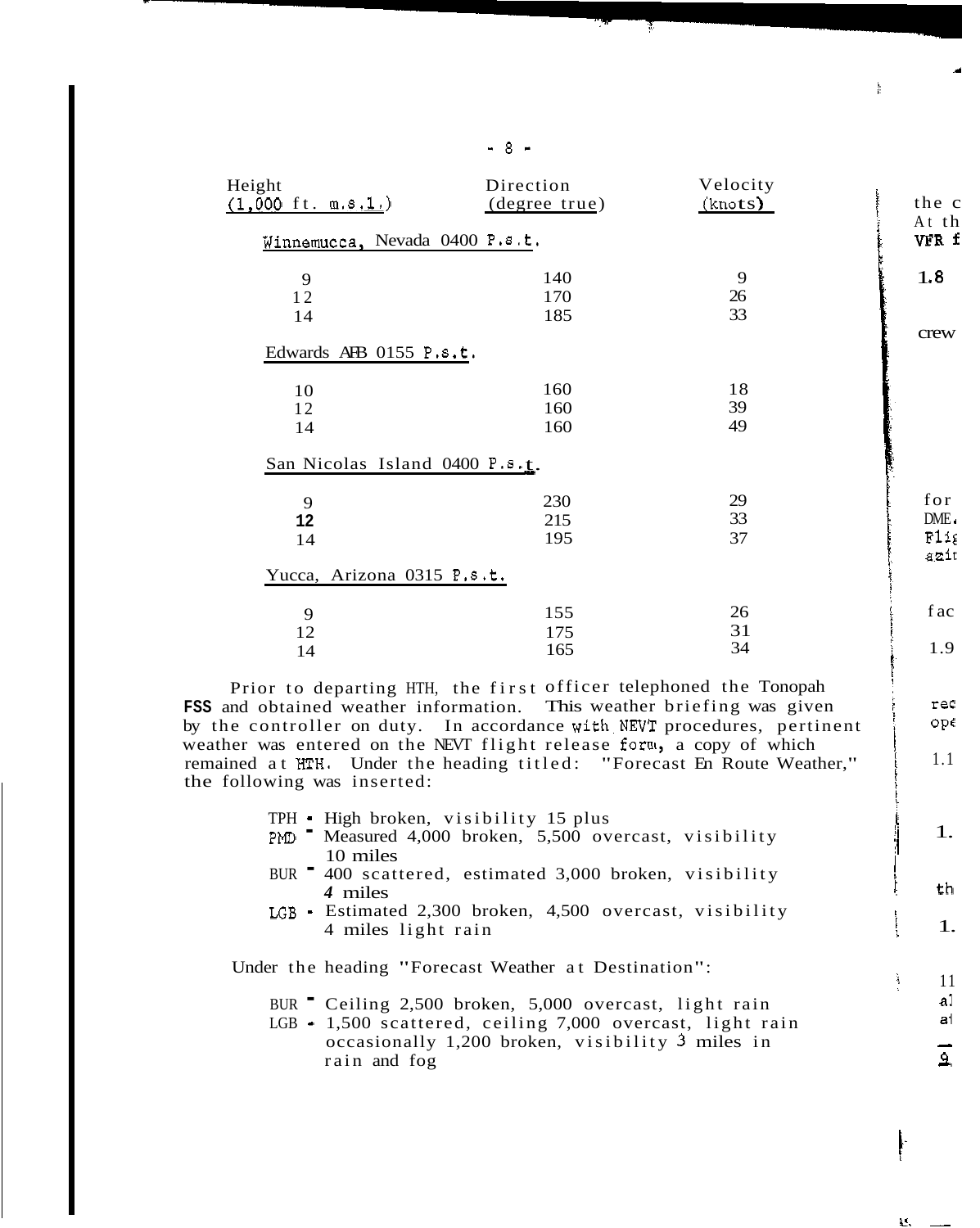In addition to the surface weather as listed in the flight release, At the conclusion of the weather briefing, the first officer filed a the controller read the contents of AIRMET Alfa 2 to the first officer. VFR flight plan with the TPH FSS.

## 1.8 Aids to Navigation

The following radio navigational facilities were available for crew use along the route set forth in NEVT'S operations specifications:

| MVA VTAC                                 | 115.1 MHz $9/$          |
|------------------------------------------|-------------------------|
| Coaldale, Nevada (OAL) VTAC              | $117.7$ MH <sub>7</sub> |
| BTY VTAC                                 | $114.7$ MH <sub>7</sub> |
| China Lake Naval Air Station TACAN (NID) | CH 43, 110.6 MHz        |
| PMD VTAC                                 | 114.5 $MHz$             |

for full utilization. Flight 708 did not have this equipment, but had DME. Tuning the DME to the paired frequency of NID  $(110.6)$  would permit Flight 708 to receive distance information from the TACAN; however, no azimuth information would be received. The NID TACAN is a military station and required TACAN equipment

facilities while Flight 708 was airborne. There were no known interruptions to the output of any of these

1.9 Communications

The only known communication from Flight 708 while airborne was received by the TPH FSS on the MVA frequency, requesting that the FSS open the aircraft's flight plan, which had been filed prior to departure.

### 1.10 Aerodrome and Ground Facilities

Not applicable.

### 1.11 Flight Recorders

No flight voice recorders were installed aboard N15570, nor are they required by current Federal Aviation Regulations.

#### 1.12 Aircraft Wreckage

11,770 m.s.l., as measured by an aircraft pressure altimeter. This altimeter was cross-referenced, for accuracy, to the airport elevation at Lone Pine, California, and with the altimeters of helicopters in Impact occurred on the face of a sheer cliff at an elevation of

<sup>9/</sup> MHz • Abbreviation for MegaHertz (megacycles).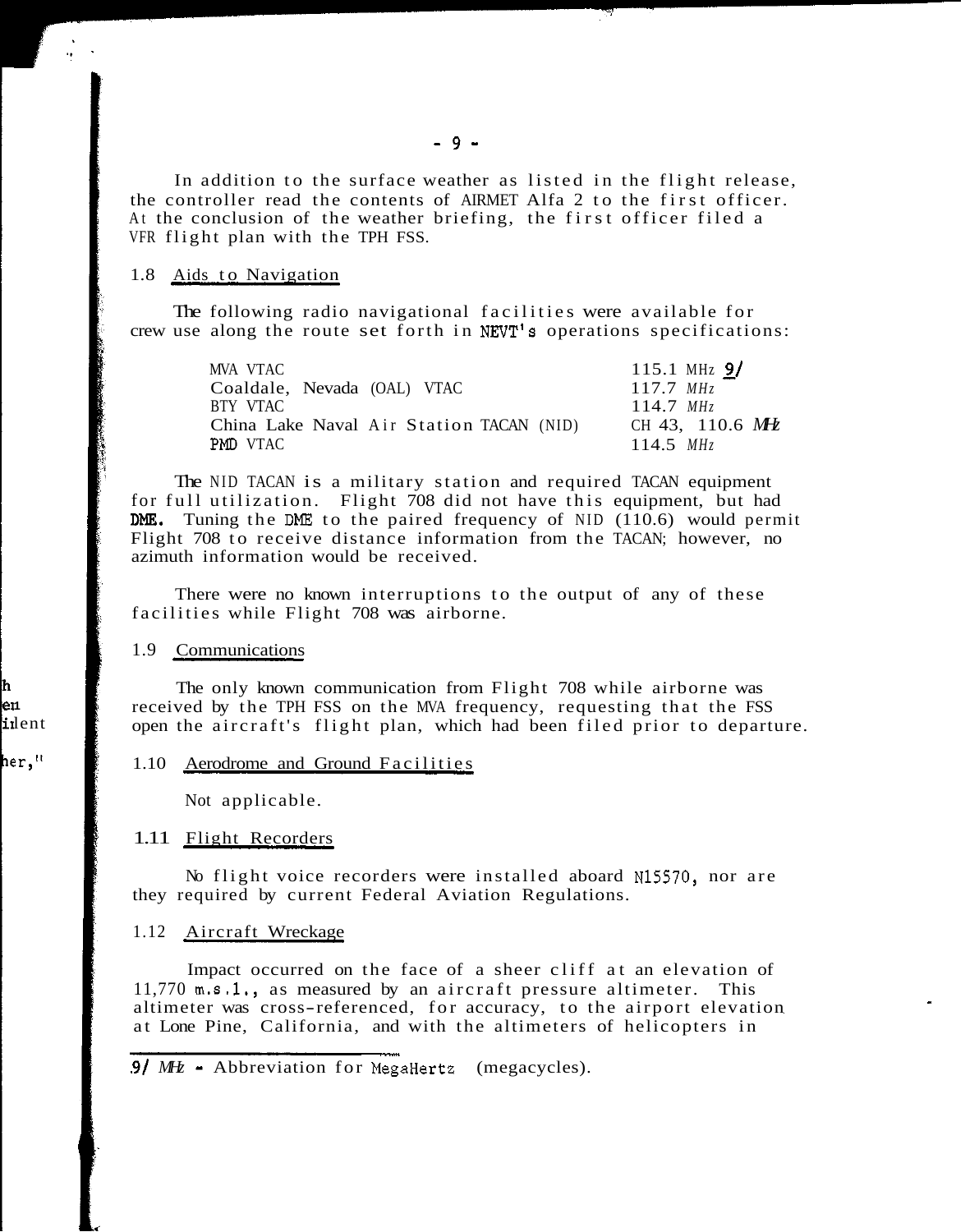service at the accident site. The main body of the wreckage slid down the cliff and came to rest 500 feet back from the cliff at an elevation of  $11,400$  feet  $m.s.1$ . The gradient from the main body of the wreckage to the base of the cliff varied from  $45^{\circ}$  to  $55^{\circ}$ , and aircraft parts were site is above the snow line. (See Attachment  $1 \cdot$ ) The cliff, against which located between the main body of the wreckage and the cliff base. The the aircraft crashed, formed a part of the south wall of an oblong bowlshaped canyon, oriented east to west.

i je jedno područeno područeno područeno područeno područeno područeno područeno područeno područeno područeno<br>Vijekog područeno područeno područeno područeno područeno područeno područeno područeno područeno područeno po

j i

Parts of the structure and engines of N15570 were located at the base of the cliff, where impact occurred. Parts were scattered for approximately 400 feet down the slope to an area where large sections of the aircraft had come to rest, after sliding down the slope. The centerline of the wreckage scatter was aligned on a north-south heading.

could not be identified, although portions of cockpit equipment were found in the wreckege. The forward portion of the fuselage, including the cockpit enclosure,

Both wings separated from the center wing section at the wing attach<br>The right wing was intact to the wingtip attach point, but the point. The right wing was intact to the wingtip attach point, but the wingtip had separated. This section included the outboard flap and aileron with tab. The leading edge was crushed aft and outboard. All aileron with tab. The leading edge was crushed aft and outboard. control cable breaks exhibited tensile failure. The left wing was intact from the attach point area to the wingtip, and included the aileron and outboard flap. The wing leading edge, at the inboard separation area, was crushed aft and inboard. The wing top skin and stringers were buckled upward and aft. The lower surface was rolled upward. The wingtip and 10 feet of the wing outboard leading edge were crushed upward and aft.

The aft fuselage and empennage section separated from the remainder of the fuselage, at the forward edge of the cargo door. The edges on the horizontal stabilizers and the vertical stabilizer were attached to this forward end of this segment were crushed to the left and aft. Both section.

attachments were complete. The trailing edge of the rudder was crushed forward. The upper portion of the rudder was crushed forward beyond the rudder to the stabilizer attach point. The rudder was attached to the vertical stabilizer. All rudder

The left and right horizontal stabilizers were intact. The right elevator separated from the stabilizer and was found in the wreckage scatter. The left elevator inboard section was attached to the stabilizer. was not recovered. The rib structure was crushed downward and forward. .The outboard section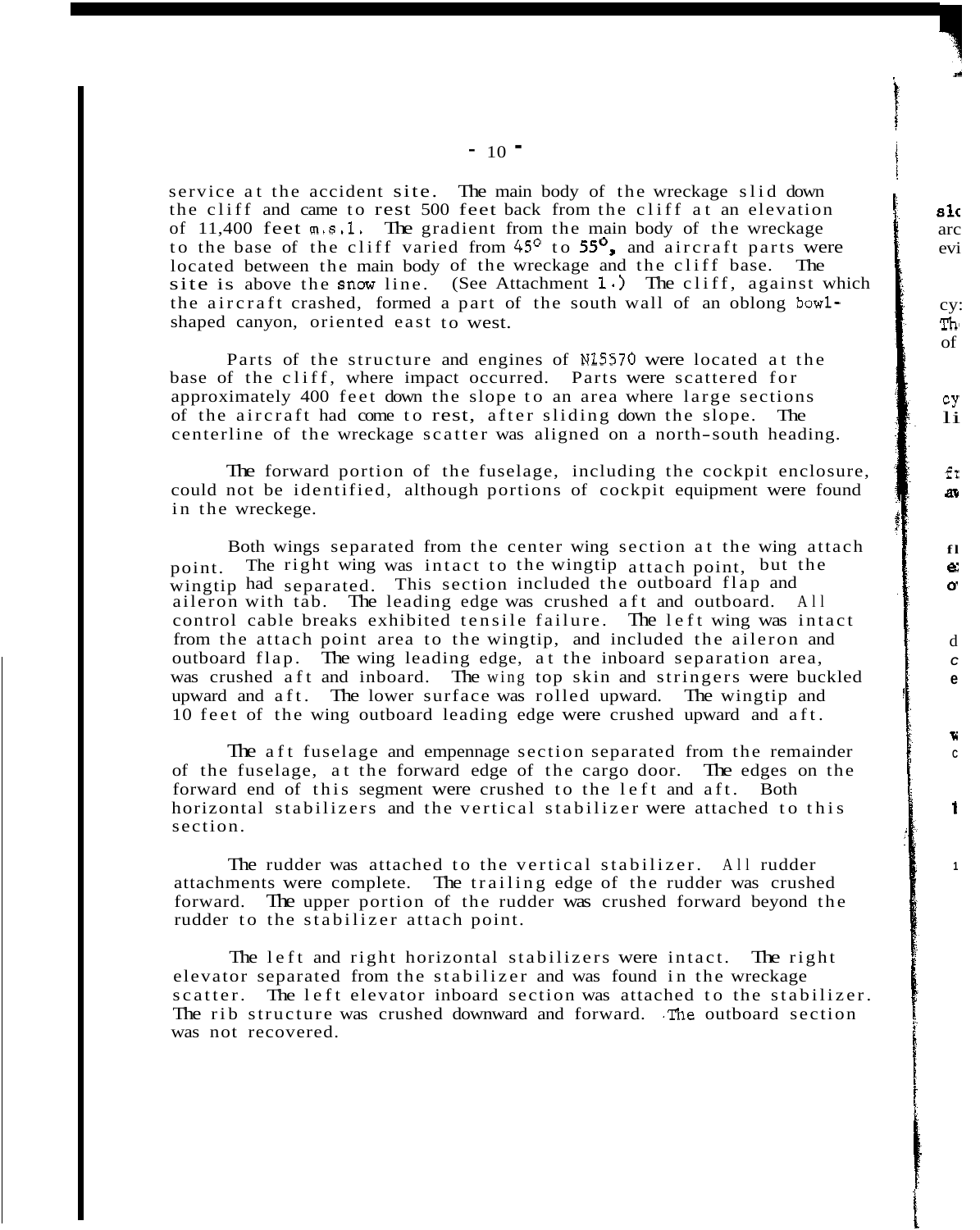slope, and the right was 500 feet down the slope in the main wreckage area. Both engines received impact damage and neither exhibited any evidence of in-flight or ground fire damage. Both engines were located. The left engine was 200 feet down the

Visual inspection of the left engine through the **Nos.** 1 and 2 cylinder openings did not reveal any evidence of preimpact failure. The wafer-type oil screen was disassembled and inspected. Small amounts of carbon were present, but no evidence of metal contamination was noted.

cylinder openings with the same results. There were **some small** bronzelike metallic particles attached to the oil screen. The right engine was similarly examined utilizing the **Nos. 3** and *4* 

!

All of the flight, engine, and systems control panels were damaged from impact and ensuing fire. All of these instruments were broken away from their panels.

fuses were missing. The interior of the main radio function box was examined. The wiring was in good order and there was no evidence of overheating. The main radio fuse panel and function box were found. All of the

documented. Settings and readings were recorded and, at a later date, certain units were taken to the appropriate facility for detailed examination. The instruments, radio units, and parts recovered at the site were

was broken, the pointers were missing, the adjustment knob was broken off, and the altimeter setting was 29.78 inches. One altimeter was found near the main wreckage cluster. Its glass

The bent face of the other altimeter was recovered at the cliff base. It contained the L0,OOO-foot and 1,000-foot pointer and scales. The 100-foot pointer and scale were missing. By comparison with a good, like-type altimeter, using the alignment pin marks, the following was noted:

(a) Approximate altitude of 11,700 feet m.s.1.

(b) Approximate altimeter setting of 29.78 inches.

stem broken off. The case was intact, but the minute hand was loose. The time shown was  $5:21$ . An aircraft clock was found with the glass missing and the winding

The magnetic compass was recovered. The glass was broken and the card was loose. It indicated a reading of approximately **170°.**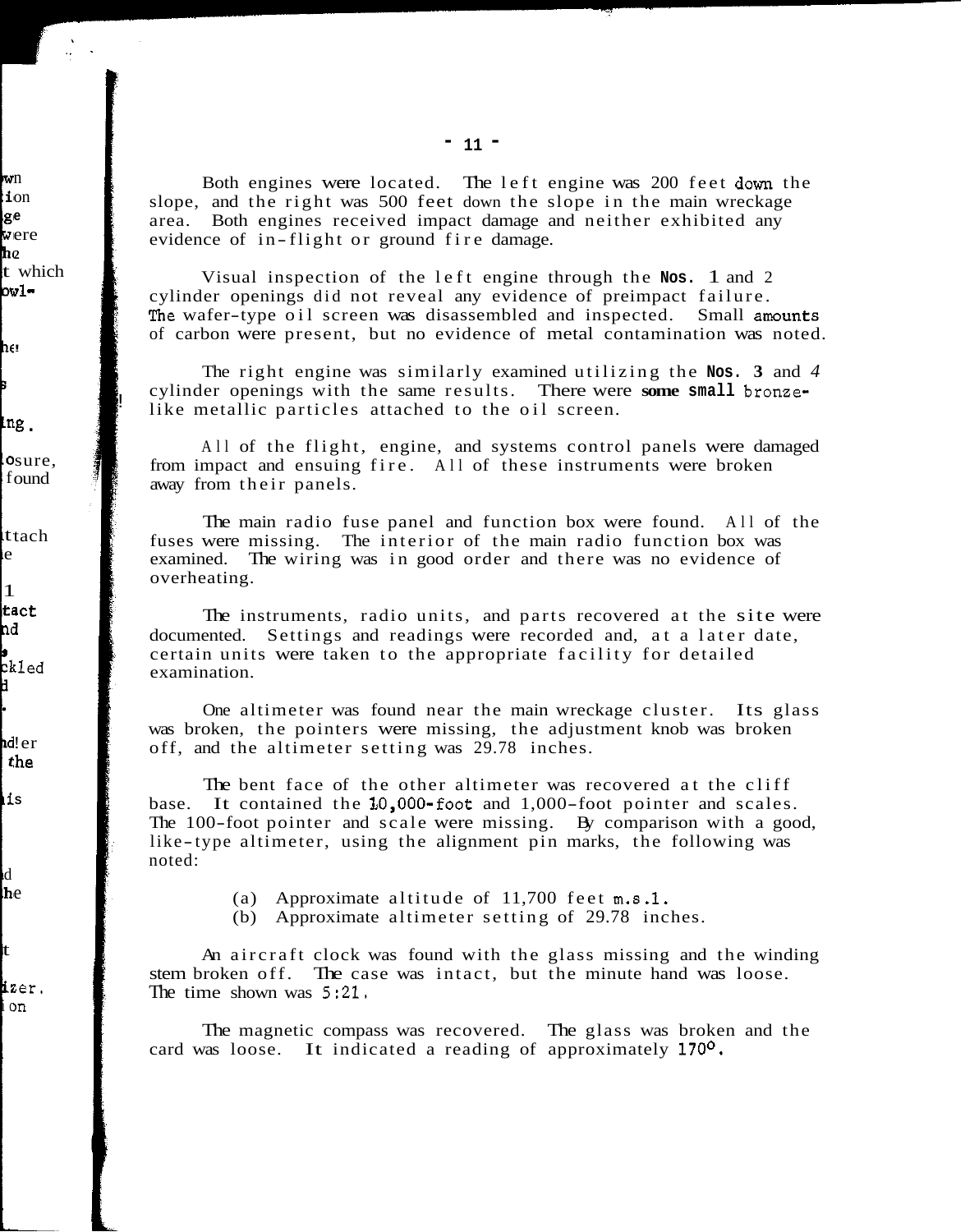One directional **gyro** was recovered. The instrument was damaged by impact forces. The heading card contained the marks of the face aperture. The marks occurred approximately at 170° and 1950.

cliff base. The wheel exhibited air nozzle damage to the drive buckets, The gyro wheel of the turn and bank indicator was recovered at the concentric to the parallel sides of the wheel.

The following communications and navigational units were recovered These units received impact damage, and some had been exposed to ground Laboratory in **Los** Angeles, California, to establish crystal settings. fire. These units were taken to and examined at the FAA Avionics The laboratory readings of these settings were as follows:

|  | (a) VHF Navigation Receiver, Type 51R3 | 114.6                       |
|--|----------------------------------------|-----------------------------|
|  | (b) VHF Navigation Receiver, Type 51R3 | 114. (tenths switch         |
|  |                                        | destroyed by fire)          |
|  | (c) DME Interrogator                   | 111.6                       |
|  | (d) VHF Transceiver                    | 122. tenths between .75 and |
|  |                                        | .80                         |
|  | (e) VHF Transceiver                    | whole number switch         |
|  |                                        | between 118. and $119.$     |
|  |                                        | tenths switch between       |
|  |                                        | .40 and .45                 |
|  |                                        |                             |

degrees of external impact damage. The switches were found in the off Both ADF receivers, type MN-62A, were recovered showing varied position, with no evidence of impact damage. The front cover plates on the receiver units were loose. The ceramic shafts through the frequency plates were broken and the plates were free to move. Parts of both tuning control panels for these units were recovered. These units and parts of tuning panels were taken to the FAA Avionics Facility at Los Angeles for examination. The following was obtained using the tuning condenser drive mechanism measurements:

> ADF Receiver, tuned to 500 kHz on 410-850 Band ADF Receiver, tuned to 117 kHz on 100-200 Band

in and bent to the left. The glass was broken and the TO/FROM pointer was missing. This unit showed a 159<sup>°</sup> reading. The magnetic bearing indicator was recovered. This unit was crushed

The course indicator was recovered, crushed at the forward and aft ends. The forward frame of this unit was missing, and the adjustment stem was bent and broken at the aft end. This unit showed a  $063^{\circ}$  setting.

to severe impact forces. All radio and navigation components discussed above were subjected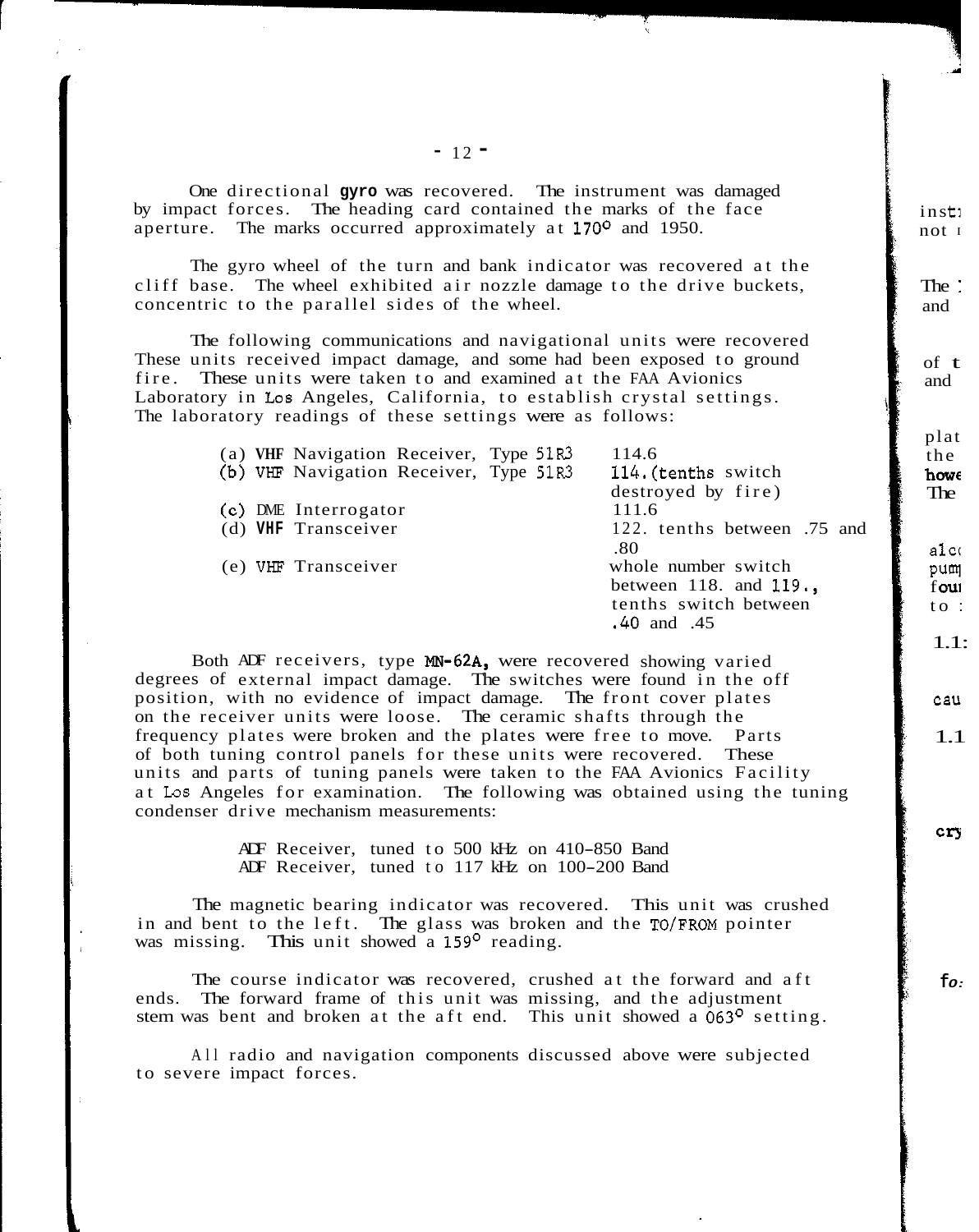instruments were recovered and documented. Detailed descriptions are not considered relevant to the type of flight being conducted. Various other navigational and communications receivers and

The lines were broken away, the valve on top of the bottle was closed, and the bottle was empty. The main oxygen bottle was recovered in the main wreckage area.

Three **small** oxygen walk-around bottles were recovered. The heads of two bottles were broken off. The third bottle was in good condition and had a 500 p.8.i. gauge reading.

**Two** oxygen flow regulators were recovered. Their pointers and face plates were loose. These regulators are located in the cockpit and serve however, the flow valves in each regulator were in the closed position. the pilot and copilot positions. The flow metering knobs were missing; The outlet fittings and supply lines were broken off.

**1:** 

Deicer boots were not installed on this aircraft. The isopropyl pump switch was not found. The prop deicer flow control valves were alcohol tank and motor-driven pump were not found. The propeller deicer found in the full open position. Switches and valves had been subjected to fire and impact damage.

#### 1.13 *Fire*

There was no evidence of in-flight fire. All fire damage was caused by postimpact, fuel-fed fire.

# 1.14 Survival Aspects

This was a nonsurvivable accident.

Nine watches were found in the wreckage scatter. Those with intact crystals had stopped at the following times:

| Lady's watch | 5:08 |
|--------------|------|
| Lady's watch | 5:09 |
| Man's watch  | 5:09 |
| Man's watch  | 5:11 |

following times : Watches with missing or destroyed crystals had stopped at the

| Man's watch        | 5:07 |
|--------------------|------|
| Lady's watch       | 510  |
| Man's watch        | 6:20 |
| Unidentified watch | 7:05 |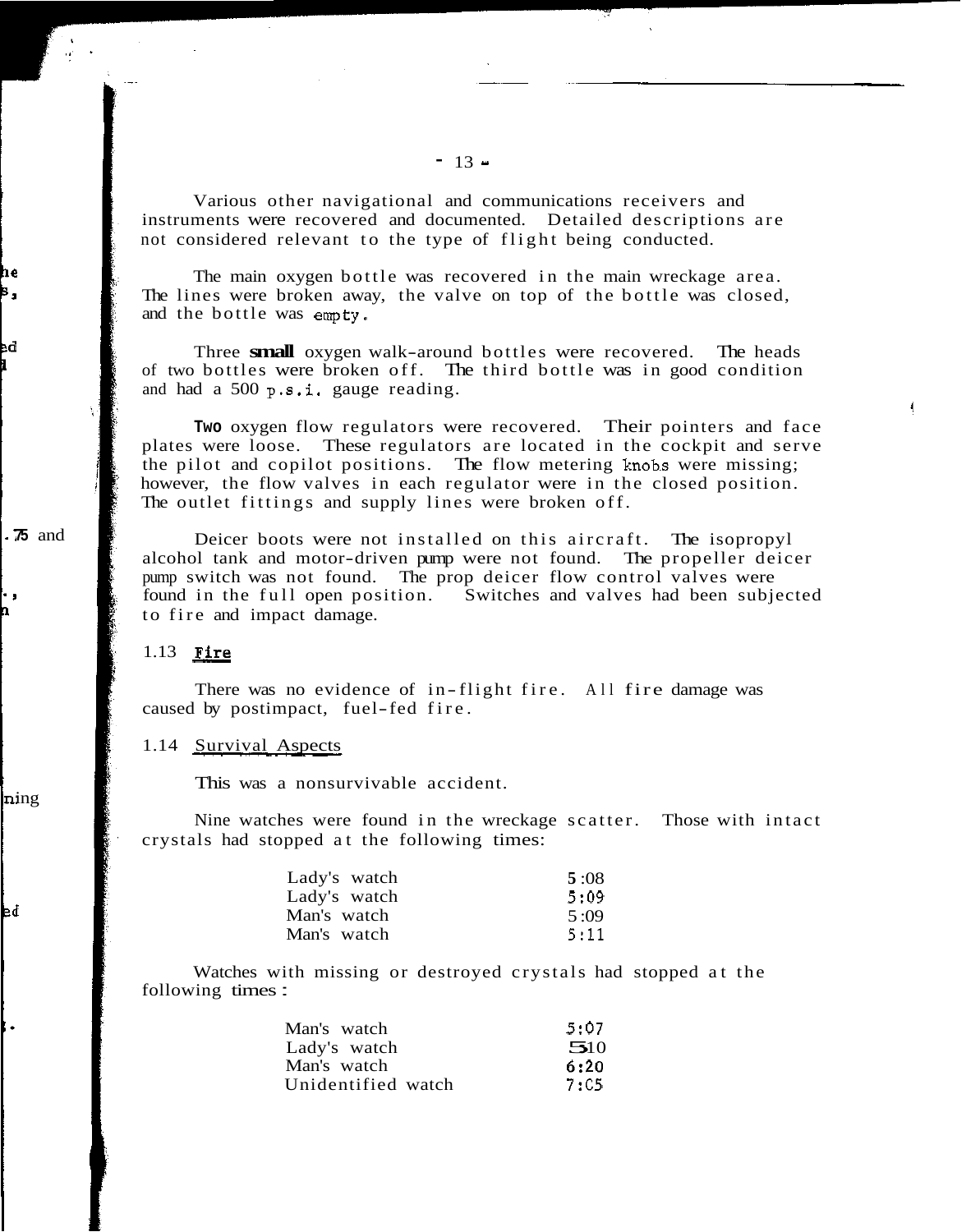## 1.15 Company Information

air taxi operator based in Burbank, and holds Certificate No. 17-WE-66, Mineral County Airlines, d.b.a. Hawthorne Nevada Airlines, is an issued by the FAA. They have been authorized by the Civil Aeronautics Board to operate large aircraft (over 12,500 lbs.). Under this authorization, the company, at the time of the accident, operated two  $DC-3's$ , including the crashed aircraft, and one L-049. They operate the following scheduled services: between Long Beach, Burbank, and Hawthorne, Nevada; between the San Francisco-Oakland area and Hawthorne, with occasional trips to Tahoe, California. Their main business is transporting customers to the gambling casinos in Nevada.

Hawthorne' Nevada Airlines operates their large aircraft under the operating rules of the FAR'S Part 121, as set forth in their approved operation specifications. They have been authorized to utilize a flight following system in lieu of a dispatch system.

### 1.16 Search and Rescue

Western Aerospace Rescue Recovery Center (WARRC), located at Hamilton Air Force Base, California, launched an intensive search which continued hampered this effort. The WARRC reported that military volunteers and through March 8. Inclement weather, producing heavy snows, greatly of 426 sorties were flown, involving 944.3 flight-hours. The following Civil Air Patrol (CAP) personnel participated in the search. A total types of aircraft were utilized: Immediately upon notification that the aircraft was missing, the

- 13 HC-130 **(USAF** Hercules)
- 3 HC-97 **(USAF** Stratocruisers)
- $2$   $\text{HU-16}$  (USAF Albatross)
- <sup>4</sup> T-28 (From USNAS China Lake)
- <sup>172</sup> Light Aircraft from California CAP
- 38 Light Aircraft from Nevada CAP
	- from Bishop, California) 8 - Light Aircraft (Civilian Volunteers
	- from Bishop, California) 1 - Helicopter (Civilian Volunteers

in the search. Approximately 302 ground vehicles were utilized. These included CAP vehicles and vehicles from Mineral County and Inyo County Sheriffs' offices. Seventy-eight ground teams and about 1,095 personnel were involved

A total of 188 mobile radio units and 83 fixed ground radio units were used.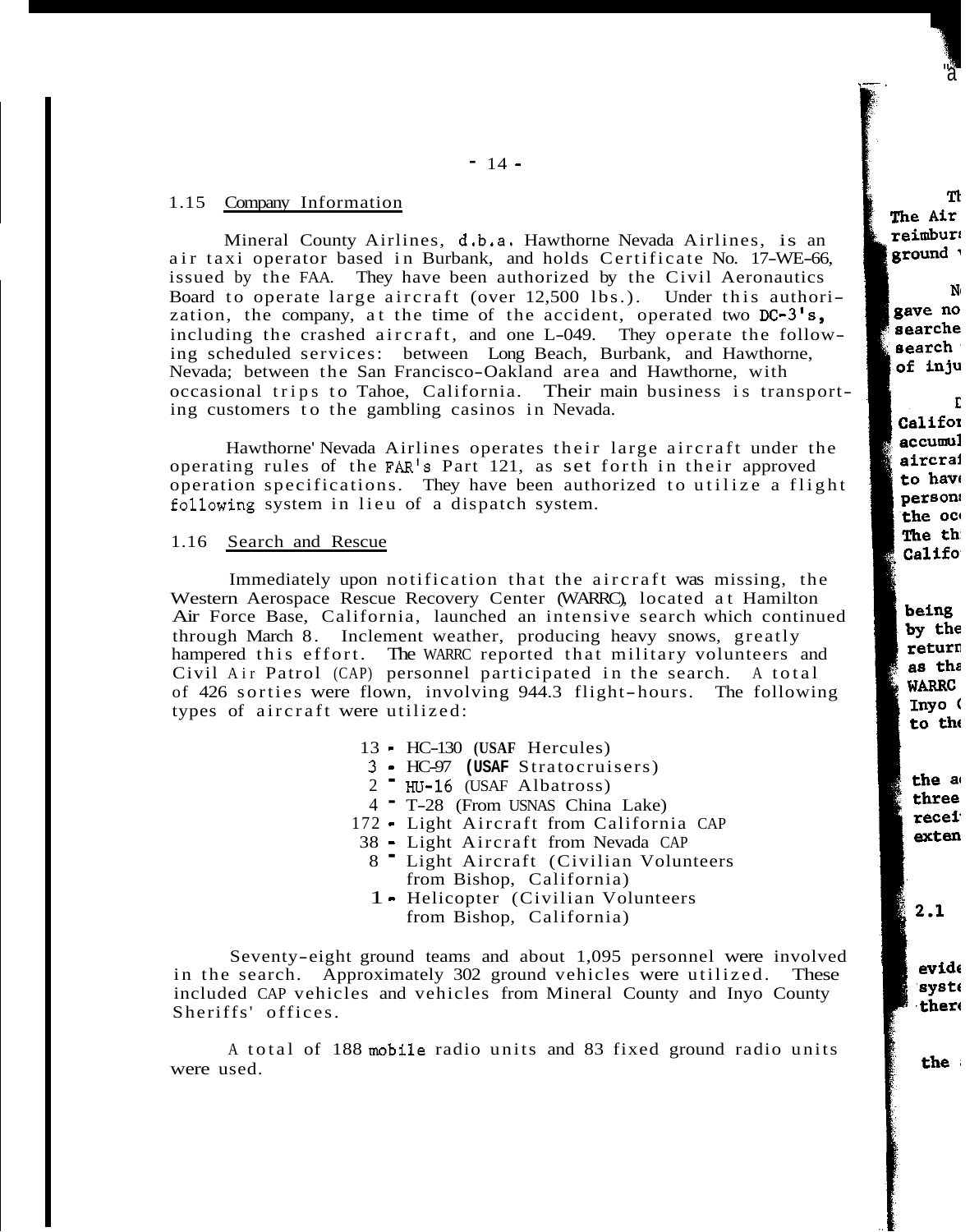There is no figure for the amount of monies expended for the search. The Air Force, in addition to supplying the fuel for its **own** aircraft, reimburses the CAP for the fuel and oil utilized in its aircraft and  $\mathbb{R}$  round vehicles.

gave no position reports and the exact flightpath was unknown. The searchers covered a wide area but met with no success. The full-scale search was suspended on March 8. As of that time, there were no reports of injury or death to any personnel involved in the search. No definitive area for search could be established, since the flight

During the weekend of March 15 and 16, WARRC reported that the California CAP flew 49 sorties involving 22 light aircraft, which accumulated 103.5 flight-hours in the continuing search for the missing aircraft. During this effort, one aircraft was lost. It was reported to have crashed at the 12,500-foot level on Mt. Tom. There were three<br>spersons on board, who were subsequently rescued by helicopter. Two of persons on board, who were subsequently rescued by helicopter. the occupants were reported to have sustained undetermined back injuries. The third occupant received a leg injury. All were members of the California CAP. The aircraft was privately owned.

The search continued, on a spasmodic basis, with many false leads being followed, to no avail. On August 8, 1969, the wreckage was located by the pilot of a small aircraft from Bakersfield, California. The pilot returned in a helicopter the next day, August 9, and verified the wreckage as that of N15570. Later that same day, a Kaman H43B helicopter from WARRC flew two sorties to the accident site from Lone Pine, transporting to the scene. Inyo County Sheriff's and China Lake Mountain Rescue Group's personnel

the accident site. At the time, the helicopter was carrying a crew of three, the Inyo County Sheriff,and the County Coroner. The Sheriff received injuries, requiring his hospitalization, and the helicopter was extensively damaged. On August 10, the helicopter crashed while attempting to land near

### 2. ANALYSIS *AND* CONCLUSIONS

#### $2.1$  Analysis

evidence of any mechanical, electrical, powerplant, radio, or navigational system malfunctions that would have contributed to this accident. Further, The examination of the aircraft wreckage and systems disclosed no there was no evidence of any flight instrument error.

the areas of navigation and weather. The Board finds that the causal factors of this accident lie within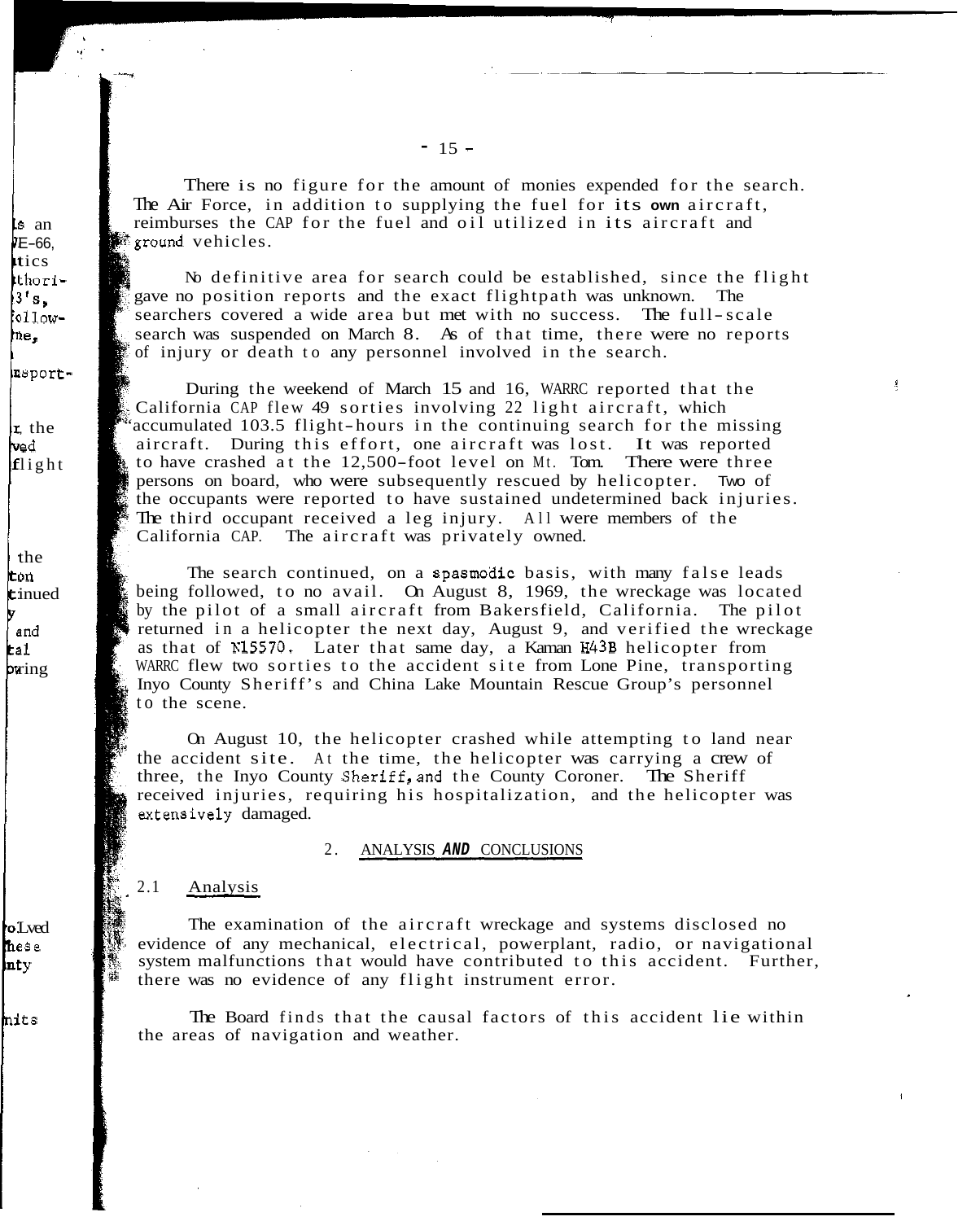nautical miles west of Lone Pine, California. The aircraft had impacted the south wall of an oblong, bowl-shaped, east-west oriented canyon at a measured altitude of 11,770 feet  $m.s.1$ . The aircraft was on a southerly heading of approximately  $170^{\circ}$  to  $195^{\circ}$  magnetic and in a cruise attitude at the time of impact. Brcept for an area north to northeast, the walls of the canyon extend to an elevation greater than the altitude of the impact point. The aircraft would have had to track between 180<sup>°</sup> to 225<sup>°</sup> magnetic to gain entrance to the canyon on its north side and reach the crash site on the south wall. The wreckage was located on the east slope of Mount Whitney, 11

ć

۱,

' col

Although the authorized route for this flight, as set forth in Hawthorne Nevada Airlines operations specifications, required the aircraft to join V105 airway northwest of Mina VOR, then proceed via V105 to Beatty VTAC, then direct to Inyokern Airport, direct to Palmdale VTAC, then via Federal Airways to Burbank, the crew filed a VFR flight plan obvious route from Hawthorne to the impact site would have been down the requesting a direct flight between Hawthorne and Burbank. The most Owens Valley, over Bishop, California, to the impact site. This route most closely approximated the direct route as requested on the VFR flight plan. **and the contract of the contract of the contract of the contract of the contract of the contract of the contract of the contract of the contract of the contract of the contract of the contract of the contract of the** 

 $\rightarrow$ 

FSS was 0350. The approximate time of impact, as determined by the The ATD (Actual Time of Departure) as given by the crew to Tonopah stopped watches at the crash site, was 0510. The approximate elapsed time of 1 hour and 20 minutes was sufficient to permit Flight 708 to fly the route from Hawthorne, over Bishop, down the Owens Valley to the was no logical or conceivable reason to believe the crew would fly the impact site. This is considered the-route taken by the flight. There authorized route part way and then deviate. Also, the elapsed time from ATD to impact was insufficient to allow such a route to be flown.

measured from mountain peak to mountain peak, is only about 20 nautical The width of the Owens Valley (a **NNW-SSE** oriented valley), miles. The terrain rises above 14,000 feet m.s.1. on either side of the valley. No VOR airways traverse the valley, nor are there any VOR/VTAC facilities close enough to supply reliable navigation information. There were no usable facilities in this area that would permit accurate utilization of the ADF. In addition, both ADF switches were found in the off position, with no evidence of impact damage.

to navigate a slot approximately 100 nautical miles long and about 20 nautical miles wide. To accomplish this feat safely, the flightcrew At an altitude of  $11,500$  feet  $m, s, 1$ ., the route required the crew would have to maintain continuous reference to known ground checkpoints, and the mountains would have to be visible.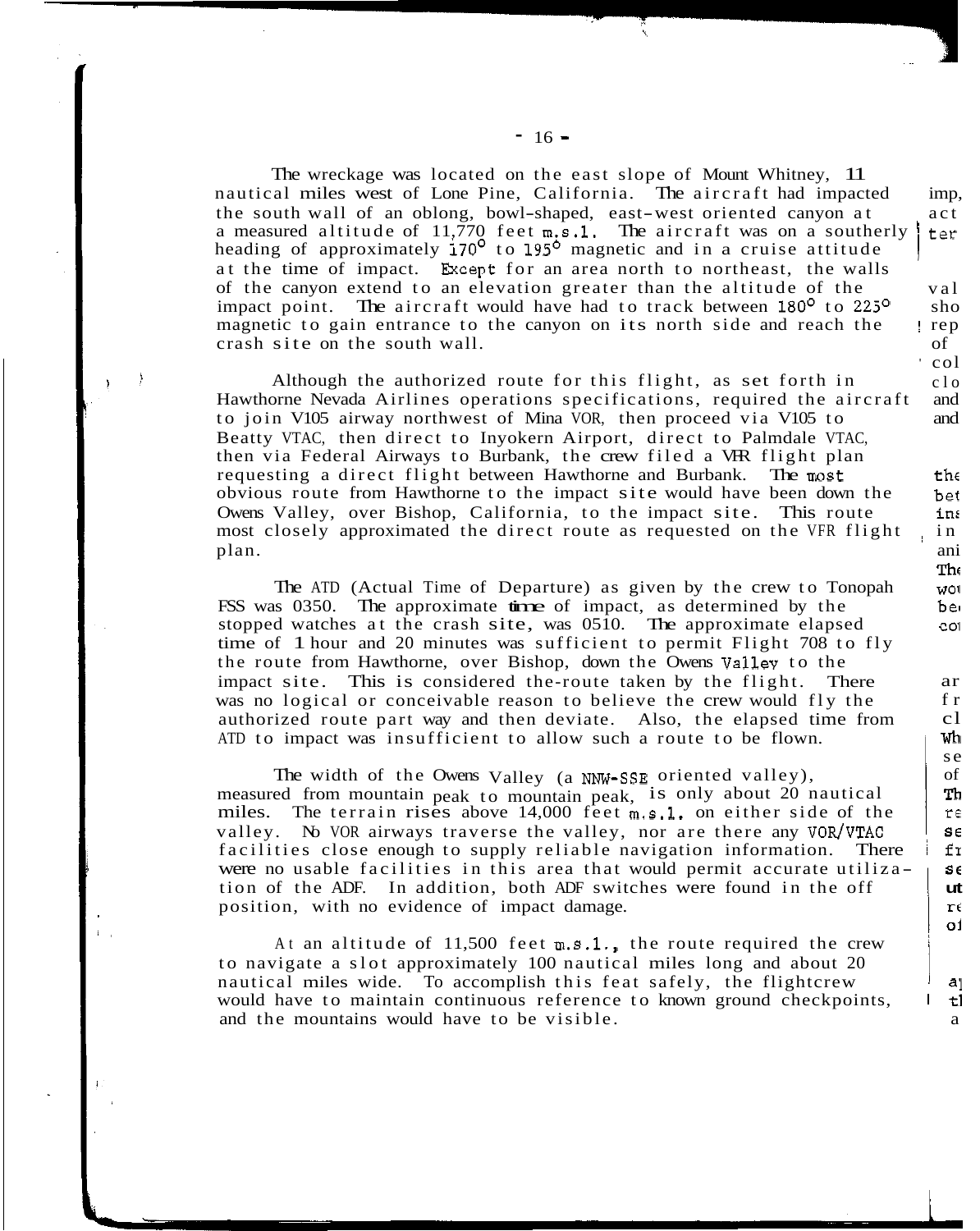The crash occurred at night. There was no **moon.** The aircraft impacted in a cruise attitude. There was no indication of any evasive terrain was not visible to the crew. action being taken. Therefore, the Board is of the opinion that the

valley. By 0700, the front had crossed the valley. Sequence reports showed lowering ceilings over the route of flight. The first weather report of the day from Bishop, issued at 0600, reported a measured ceiling of 3,200 feet with light rain. The accident probably occurred behind the cold front. The weather would have been characterized by low overcast, clouds, and **snow.** The accident site would have been obscured by clouds, and cloud tops would have been above 20,000 feet m.s.1. Precipitation and moderate to heavy icing conditions would have been encountered. At 0400, a cold front was lying along the western side of the

As Flight 708 proceeded down the valley, it was operating close to the cold front. The aircraft could have been flying beneath an overcast, between cloud levels, in an area of precipitation, or completely upon instruments. Support for the conclusion that the aircraft was operating in or into icing conditions was found in the position of the propeller anti-icing flow valves. The propeller deicer pump switch was not found. The flow valves were found in the full open position. Impact forces would not affect the position of these valves. The valves would not have been opened unless the aircraft was either in, or entering into, icing conditions.

As Flight 708 proceeded south down the valley, it entered an area of worsening weather caused by the eastward movement of the cold front. Whether the aircraft was entirely on instruments, in and out of clouds, between or belcw layers, or operating in snow, is not known. Whatever the flight conditions, forward visibility must have become severely restricted. With the loss of ground reference, the possibilities of navigating the Owens Valley at 11,500 feet m.s.1. were almost nil. There were no radio navigational facilities within range from which reliable information could be obtained. Laboratory analysis of the crystal settings on the VOR receivers did not place them on any reliable VOR frequency. The crystal settings, coupled with the onmi-bearing selector settings, suggest the possibility that BTY and PMD VTAC'S were being utilized. The intelligence received from these facilities would be unreliable due to the mountainous terrain, as well as the range and altitude of the aircraft from the transmitting stations.

approximate center of the valley. Examination of the compass cards of The point of impact was approximately 11 nautical miles from the the magnetic compass and directional gyro indicated the aircraft was on a heading between 170' to **195'.**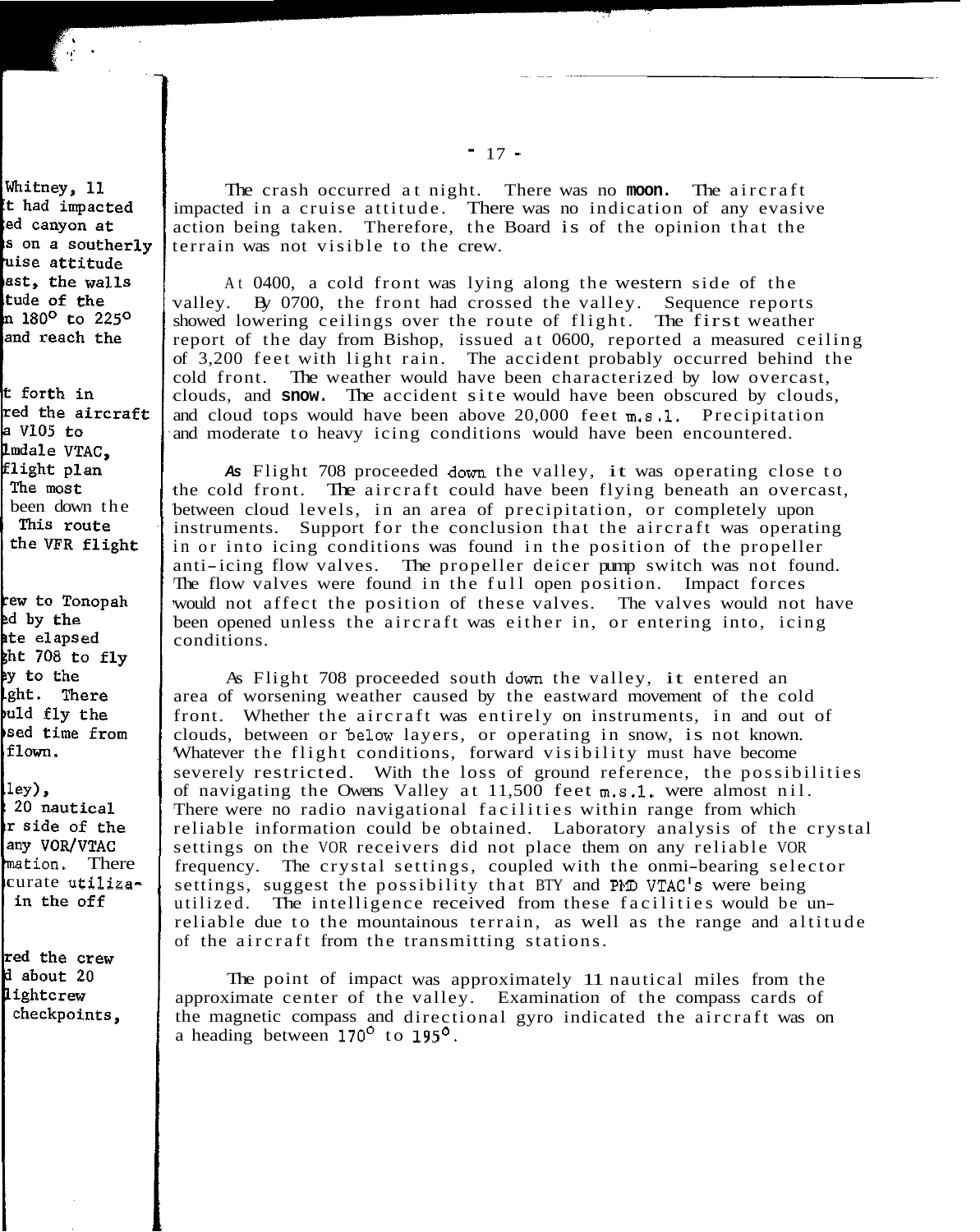flight down Owens Valley. There was a headwind averaging **165'** at **35**  knots acting on the aircraft during the flight time of over an hour. A course of approximately 145<sup>°</sup> is necessary in order to take the

from which the flight might adequately pinpoint their position as they was a system of dead reckoning, **DR** (heading, time, and distance). This progressed down Owens Valley. The only navigational system available system involves establishing a heading that will make good a specific track. The heading is held for the time computed as necessary to cover the distance desired. **As** previously discussed, there were no reliable navigational aids

эt

 $\boldsymbol{r}$  i

The distance from Hawthorne to a point south of Owens Lake and west would be out of Owens Valley and the terrain could be successfully overof the China Lake restricted area **(R2505) is** about **145** miles. This point flown at the flight's altitude of **11,500** feet. Having reached this point, Palmdale. the flight could take up **B** more southerly heading and proceed on to

The crew received no winds aloft information and therefore could not know that they were flying in a headwind of about **35** knots. This, of course, results in a lower than anticipated ground speed. Therefore, in the flight time of a little over an hour at a ground speed of approximately **105** knots, and with due consideration for climb-to-flight altitude, the aircraft would progress to a position north-northeast of Mount Whitney, concludes that the crew proceeded down Owens Valley, unaware of the instead of out of the Valley south of Owens Lake. The Board, therefore, headwinds, to a point in time where they felt they were out of the Valley. At this position, they took up a more southerly heading (170' to **195O)** in order to proceed to Palmdale. In actuality, they were north-northeast of Mount Whitney. The southerly heading placed the aircraft on a course which took it into the north opening of the canyon and against the south wall,

\*

In summary, the Board finds that after takeoff, Flight 708 climbed and proceeded toward Bishop, California, at an altitude of **11,500** feet m.s.1. Sometime after the aircraft passed over Bishop, an area of deteriorating weather was encountered, with an ensuing **loss** of forward visibility. The loss of visibility rendered pilotage by outside visual Valley using **DR** navigational methods. There were no accurate radio reference impossible,and'the flight attempted to traverse the Owens navigational aids available. Unaware of the headwinds, the crew changed course when they thought they were out of the Valley and struck the mountains on the west'side *05* the Valley.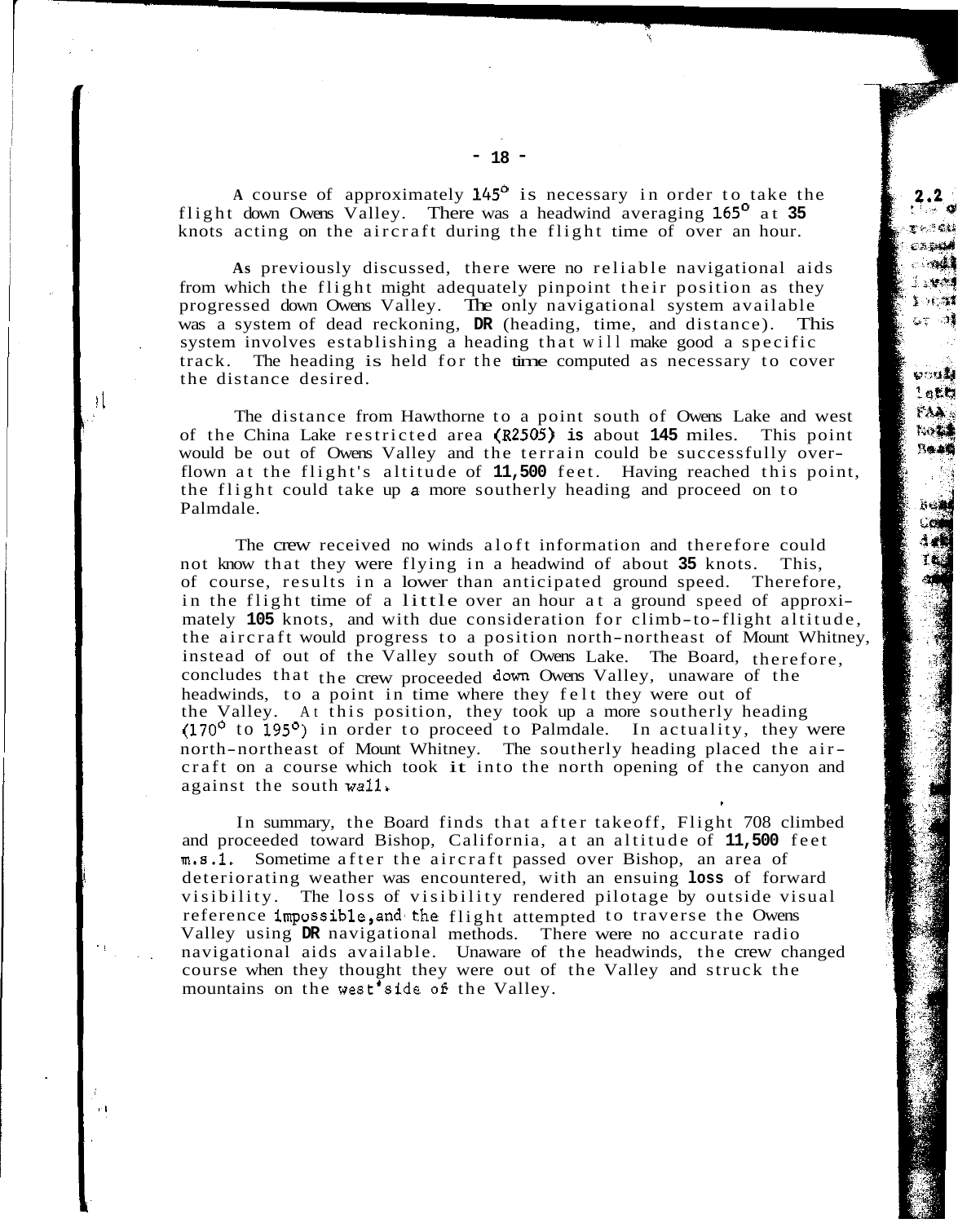#### 2.2 Conclusions

## **(a)** Findings

- 1. N15570 was certificated and maintained in an airworthy condition as prescribed by FAA regulations.
- 2. N15570 was not equipped with wing and empennage deicer boots.
- **3.** The company's Minimum Equipment List (hEL) barred flight when areas of known or probable icing exist, or are forecast to exist for the route to be flown.
- *4.* N15570 was below the maximum gross weight allowable for takeoff, and within the allowable c.g. limits at takeoff from Hawthorne, Nevada.
- 5. The flightcrew was properly qualified and in compliance with FAA flight time limitations and crew rest regulations.
- 6. The weather briefing was adequate. .Based **on** the information available, the crew should have been alerted to the probability that weather conditions in the Owens Valley request and did not receive a briefing on the winds aloft could become marginal for a VFR flight. The crew did not over the proposed route of flight.
- **7. A** VFR flight plan was filed by telephone with **FSS** at Tonopah.
- 8. The route of flight as filed was Hawthorne to Burbank direct, with  $11,500$  feet  $\text{m.s.1.}$  as the en route altitude.
- 9. The time of departure from Hawthorne was approximately 0350 P.s.t., and time of impact was approximately 0510 P.S.t.
- 10. The route of flight was from Hawthorne, direct to Bishop, and then to point of impact.
- 11. **A** magnetic heading of about *145'* was necessary to traverse Owens Valley.
- *12.* **A** change of heading to **170'** to 195' was made just prior to impact, which brought the aircraft into the canyon and up against the south wall.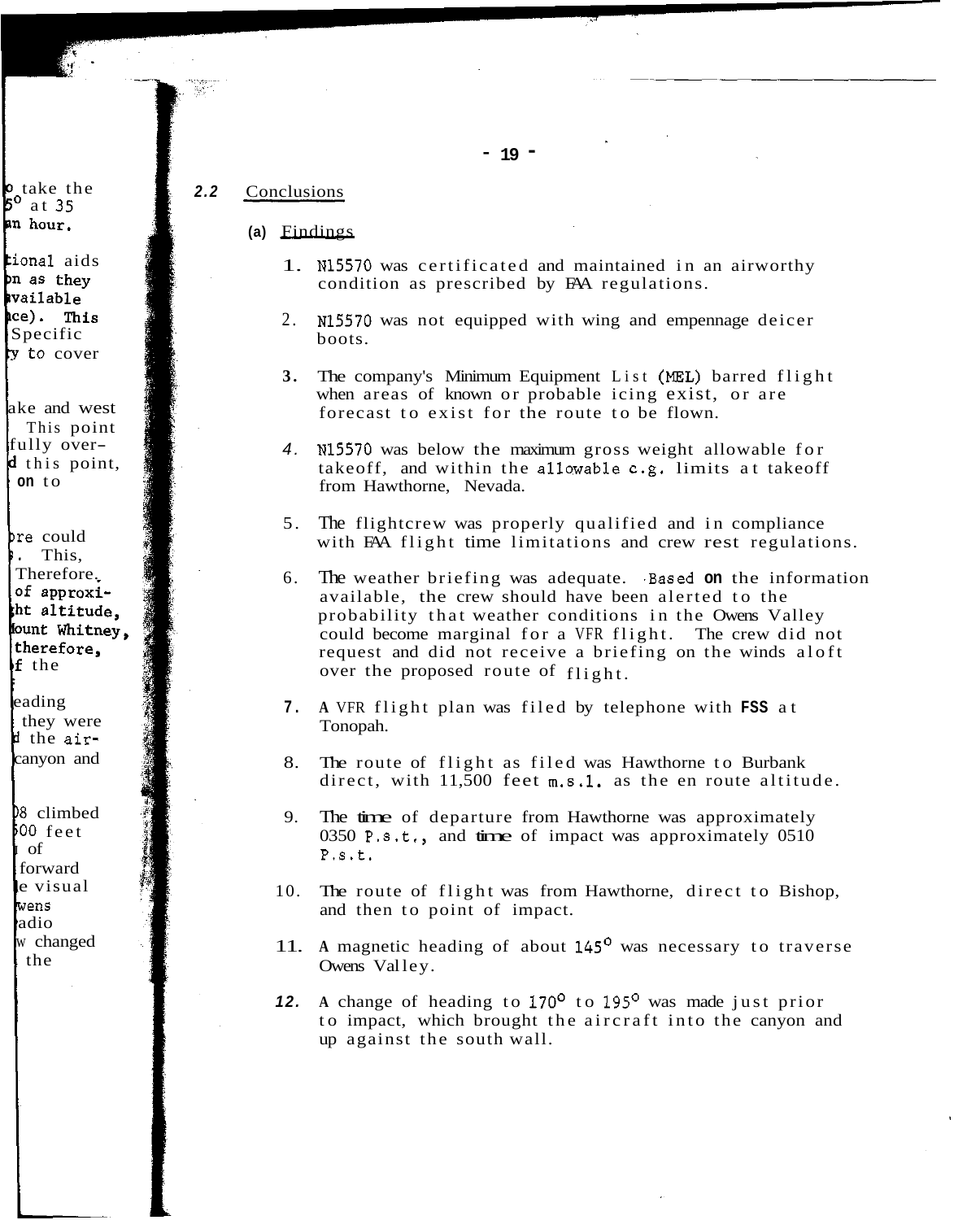- 14. The aircraft was in straight and level flight when it struck the canyon wall at the 11,770-foot level.
- 15. The altimeters were properly set, and there was no altimetry error.
- 16. The accident site was obscured because of weather and darkness.
- 17. The propeller anti-icing flow valves were positioned full open.
- 18. The electrical, radio navigation, and communications systems were functioning properly.
- 19. There are no reliable navigational aids in Owens Valley.
- 20 \* Both engines were delivering power in the cruise range at impact.
- 21. There was no evidence of in-flight structural failure or fire.
- 22. This was a nonsurvivable accident.

#### (b) Probable Cause

 $\rightarrow$ i.

 $\lambda$  )  $\lambda$ 

J.  $r^{i_1}$  was the deviation from the prescribed route of flight, as authorized The Board determines that the probable cause of this accident in the company's FAA-approved operations specifications, resulting in the aircraft being operated under IFR weather conditions, in high mountainous terrain, in an area where there was a lack of radio navigation aids.

### **3.** RECOMMENDATIONS

February 18, 1969. The wreckage was not located until August 8, 1969, a period of almost *6* months. During this period, considerable effort, was systematic and extensive at its beginning, as time went **on,** the monies, and manpower went into an extensive search. Although the search efforts narrowed as interest waned and manpower and machines became more As stated in this report, the aircraft was declared missing on difficult to obtain.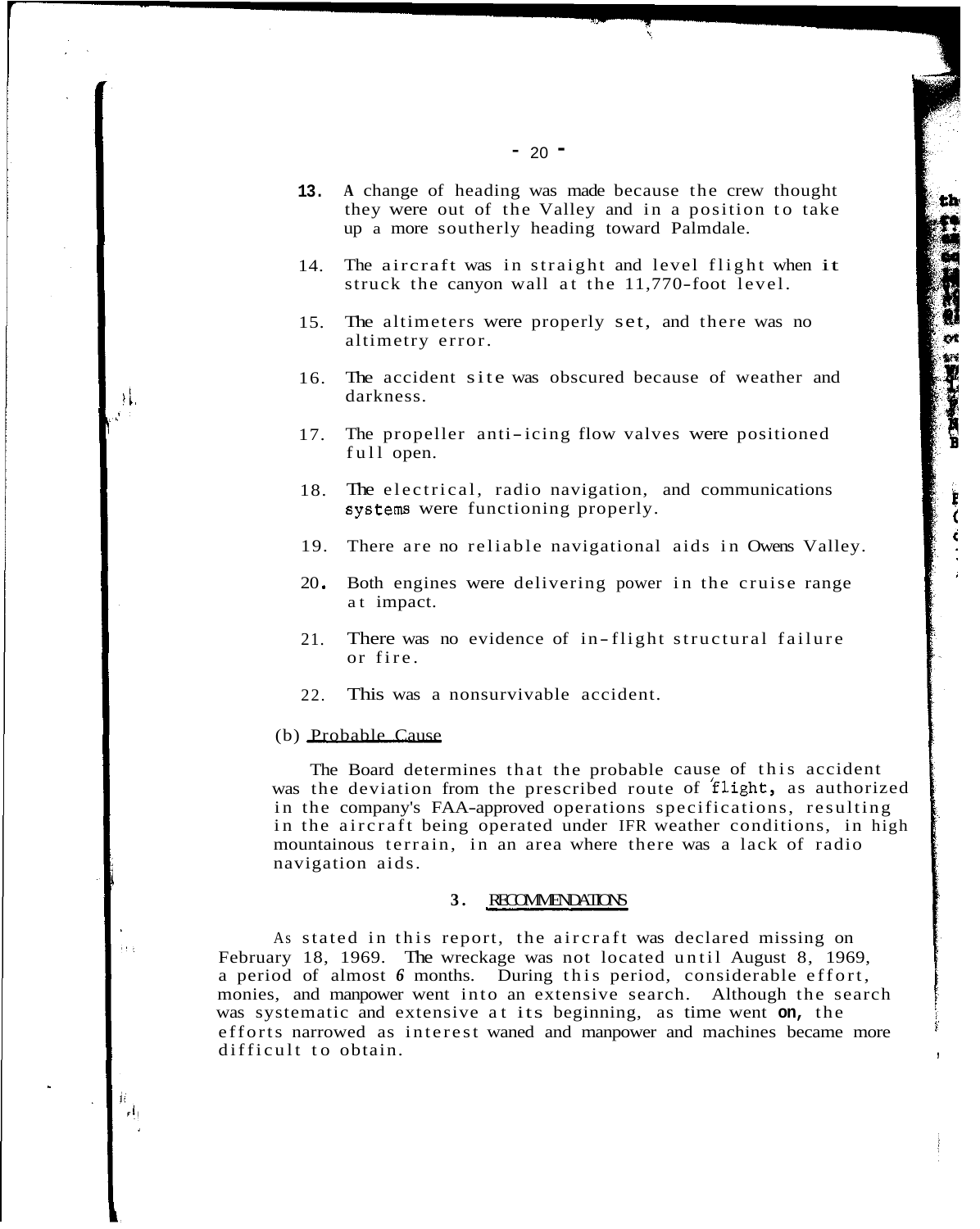the crash instead of some 6 months later, the cost of the search and Had the wreckage been located earlier, that is, directly after rescue effort would have been reduced substantially. In addition, exposure of **man** and machines to hazardous flight and ground search conditions would have been minimized. We know now that none of the lives on board this aircraft would have been saved through expeditious location of the wreckage, but history tells us there have been survivors of other accidents that have perished awaiting rescue.

would have provided an expeditious means of locating the aircraft. By A crash locator beacon, activated once the aircraft had crashed, letter dated May **31,** 1968, the Safety Board commented favorably to the **FAA** Administrator concerning Information Release 68-12 and Advanced Notice of Proposed Rule Making (NPRM) 68-4 on the subject "Crash Locator Beacon Requirements for General Aviation."

Beacons and Survival Radio Equipment for Air Taxi Operators and Commercial Operators of Small Aircraft." *By* letter to the Administrator dated May 26, 1969, the Safety Board commented favorably to the proposal. It was pointed out that a crash locator beacon would have been of assistance in locating **N15570,** which was missing at that time. In March of 1969, the FAA circulated NRM 69-11, "Crash Locator

BY THE NATIONAL TRANSPORTATION SAFETY BOARD:

| $/s/$ JOHN H. REED.          |
|------------------------------|
|                              |
| /s/ FRANCIS H MCADAMS        |
| /s/ LOUIS M. THAYER          |
| $\sqrt{s}$ ISABEL A. BURGESS |

**Member** 

February **4,** 1970.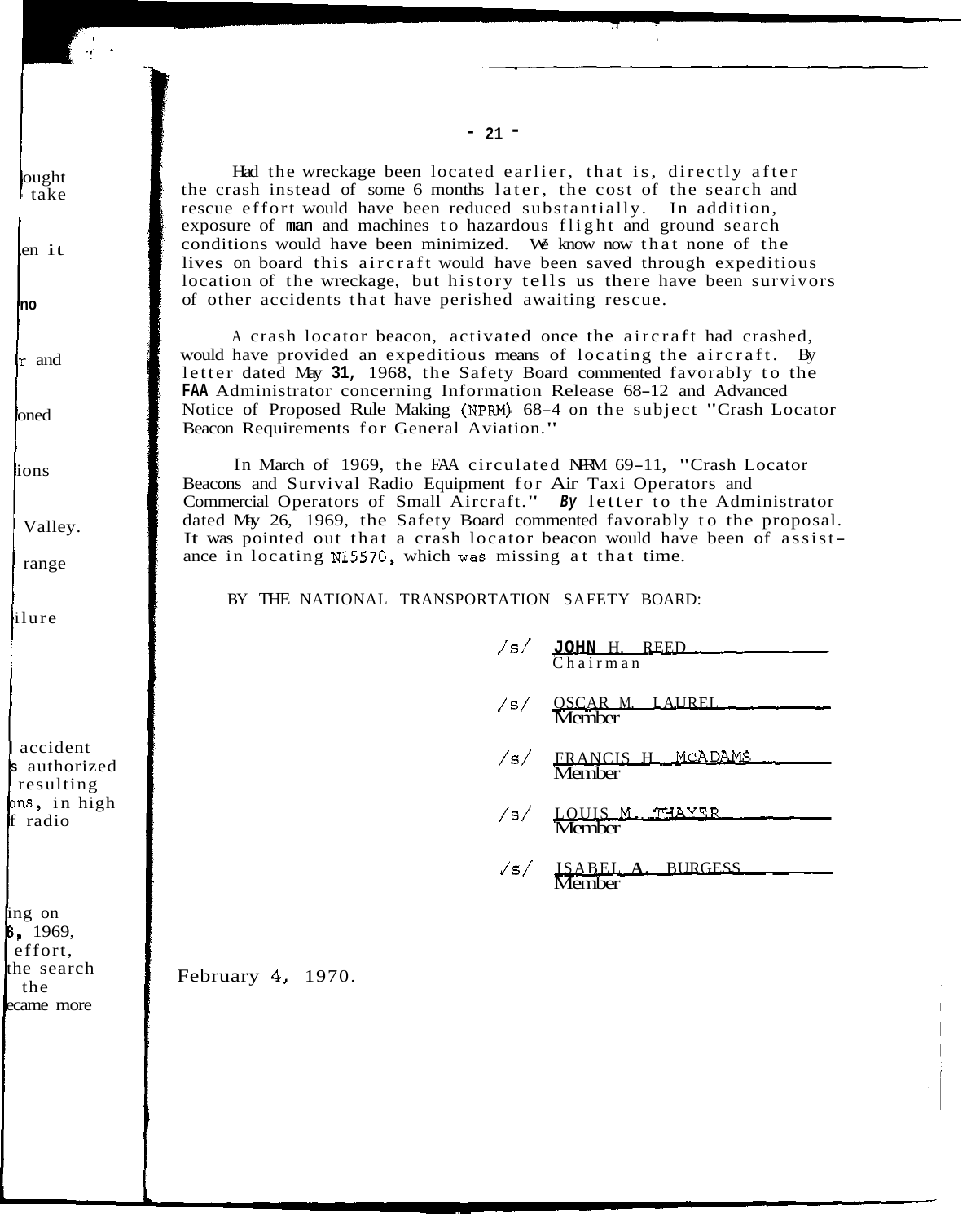Investigation and Hearinx

## 1. Investigation

**On** the afternoon of February **18,** 1969, the Board was notified that the aircraft was missing and presumed down on a flight from Hawthorne, Nevada,to Burbank, California. Investigators departed immediately for Hawthorne and Burbank. Since the aircraft was not located at that time, **only** the operational and maintenance records phases of the investigation Were conducted. Interested parties included the Federal Aviation Administration, Hawthorne Nevada Airlines, and Pratt & Whitney Aircraft wae completed **on** February **25.** Since the aircraft had not been located, Division **of** United Aircraft Corporation. This phase of the investigation the investigators departed for their home bases.

*On* August **8,** 1969, the wreckage of **N15570** was sighted. On August 9, the sighting was confirmed and investigators moved into the site on August 11. Systems, Human Factors,and Structures/Powerplants groups were organized to conduct the investigation at the site.

The on-scene investigation was completed on August *14.* 

### 2. Hearing

There was no public hearing.

#### **3.** Preliminary Reports

*An* interim report of investigation summarizing the facts disclosed by se of the investigation was published on April **17,** 1969.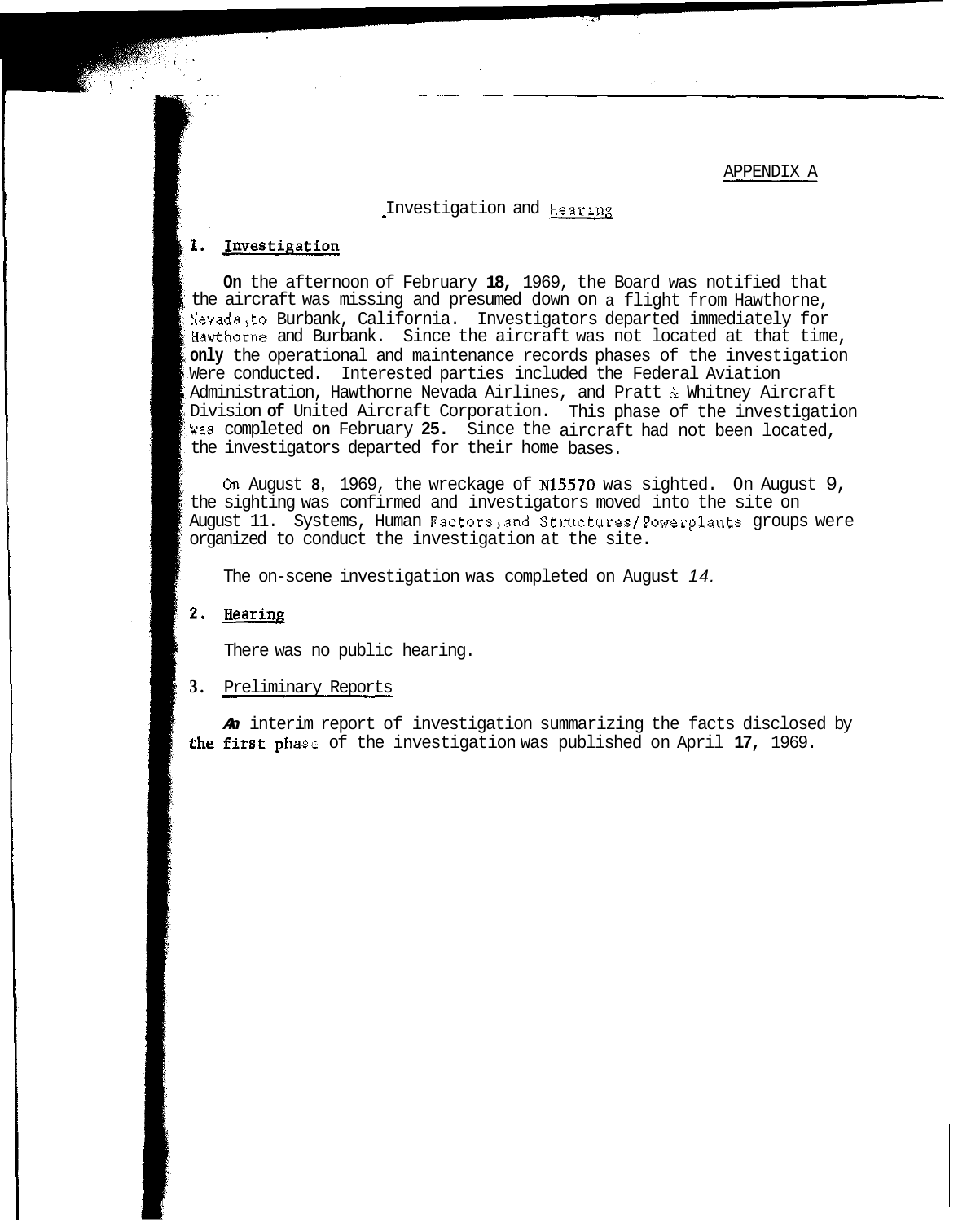# Crew Information

## Captain Fred William Hall

Captain Hall, born May 6, 1925, was employed by Hawthorne Nevada  $\mathbf{M}$ rlines on June 1, 1964. He held Airline Transport Certificate No. 432915, with ratings in the DC-3, DC-4, C-46, L-049, and Martin  $202/204$ . **He** satisfactorily passed his last physical examination for a first-**Elass** medical certificate **on** September 3, 1968, with no limitations.

Captain Hall had accumulated a total of 16,348 hours, including ,000 hours in the DC-3. He had flown 519.9 hours in 1968. He had flown a total of 27.8 hours in the past 90 days, and, 3.3 hours in the past 30 days. There was no flight time recorded for Captain Hall in January. He flew 3.3 hours in the L-049 on February 12, 1969. logged 2.5 hours instrument time in 1968.

Captain Hall received his last proficiency check on January 3, 1969, his last en route check (L-049) on June 26, 1968, and completed recurrent ground training in December 1968.

Captain Hall was listed as company Director of Operations, Chief Pilot, as well as FAA Authorized Check Airman in the DC-3 and L-049.

### First Officer Raymond Hamer

Fifst Officer Hamer, born November 19, 1927, was employed by the company on April 15, 1965. He held Commercial Pilot Certificate No. 1332332, which was upgraded to an Airline Transport Certificate on January 1, 1969. He satisfactorily passed a first-class medical examination **on** November 26, 1968, and was issued a certificate with no limitations.

were flown in 1968. He flew 162.4 hours in the last 90 days, and 53.4 hours in the last 30 days. He recorded no instrument time in 1968, *0.5* hours in January 1969, and 0.0 hours in February 1969. **Mr.** Hamer had accumulated a total of 3,445 hours, of which 967.9

Mr. Hamer received a line check on February 1, 1969, and an **Link** proficiency training on January 30, 1969, and 16 hours of recurrent instrument proficiency check the same date. He completed 5 hours of ground school training on January 21, 1969.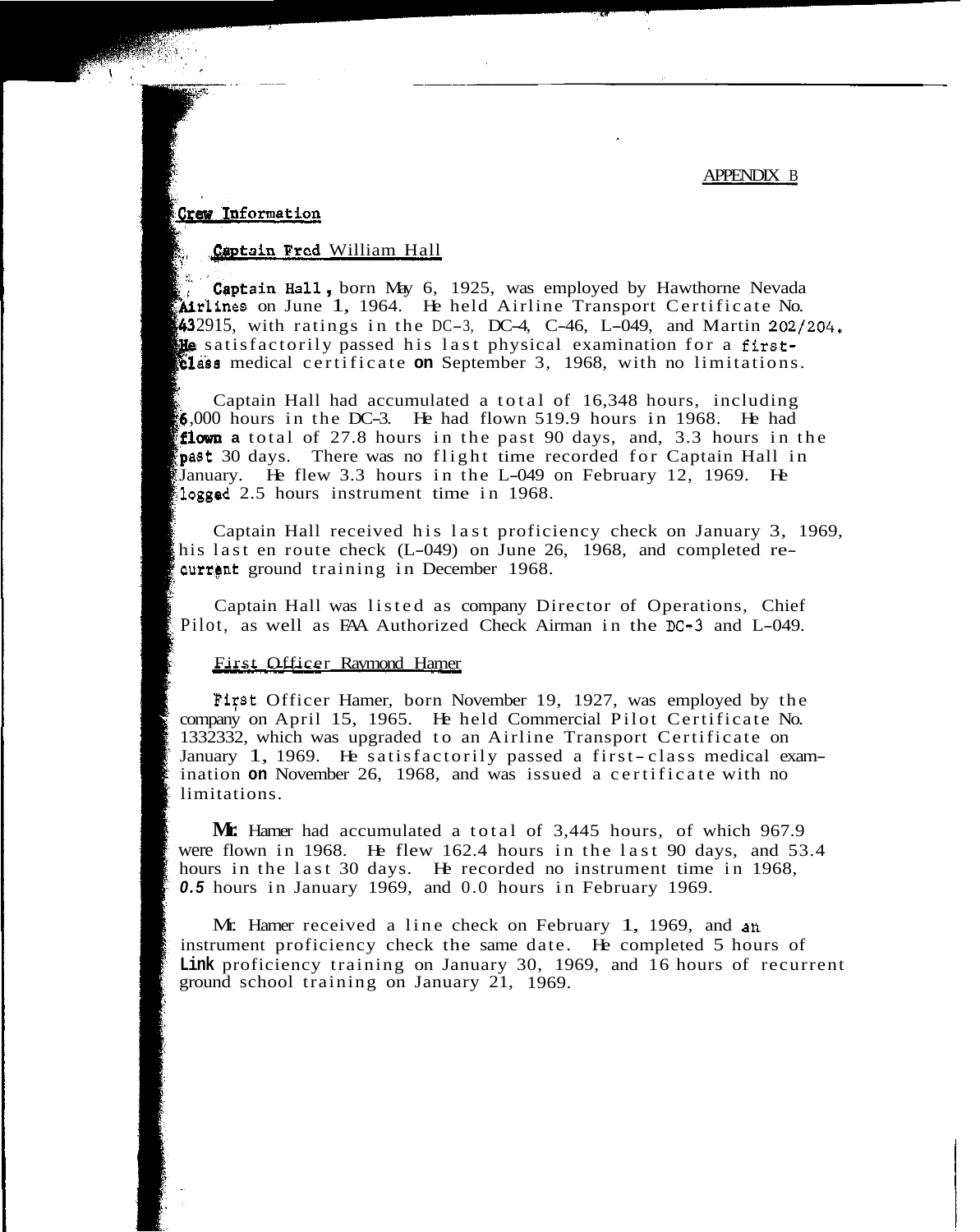## Stewardess Patricia **S.** Nannes

 $\Delta$ 

Stewardess Nannes, born August 9, 1947, **was** employed by the company on October 25, 1968, and flew as stewardess on both the **LC-3** and L-049. in September 1968. She completed a 50-hour airline stewardess program

The flightcrew had *24* hours rest prior to departing Long Beach, The ingilate what 24 hours rest prior to departing Eong Beach,<br>California, and a rest period of approximately 4 hours between the time of. landing at Hawthorne and the departure for Burbank.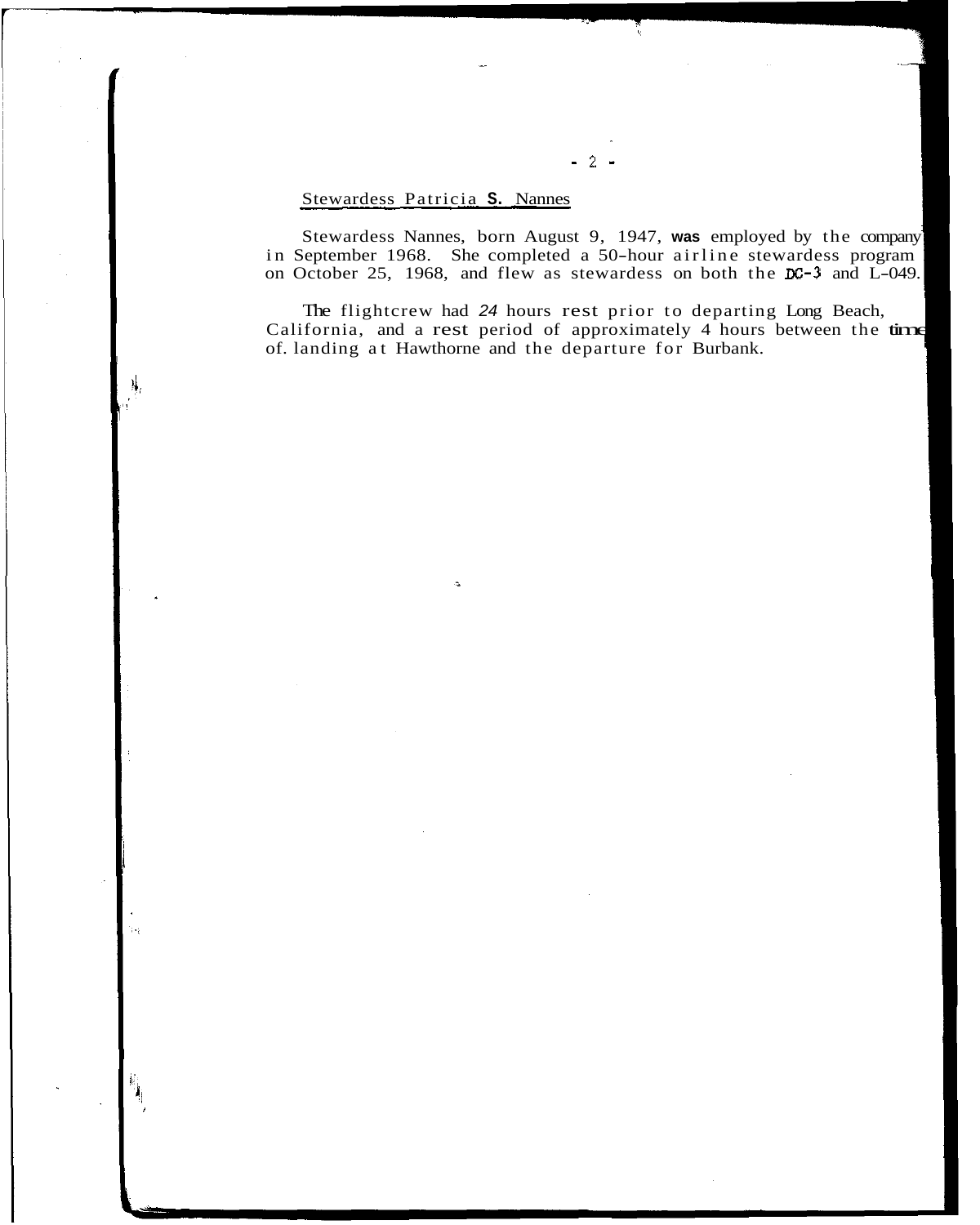